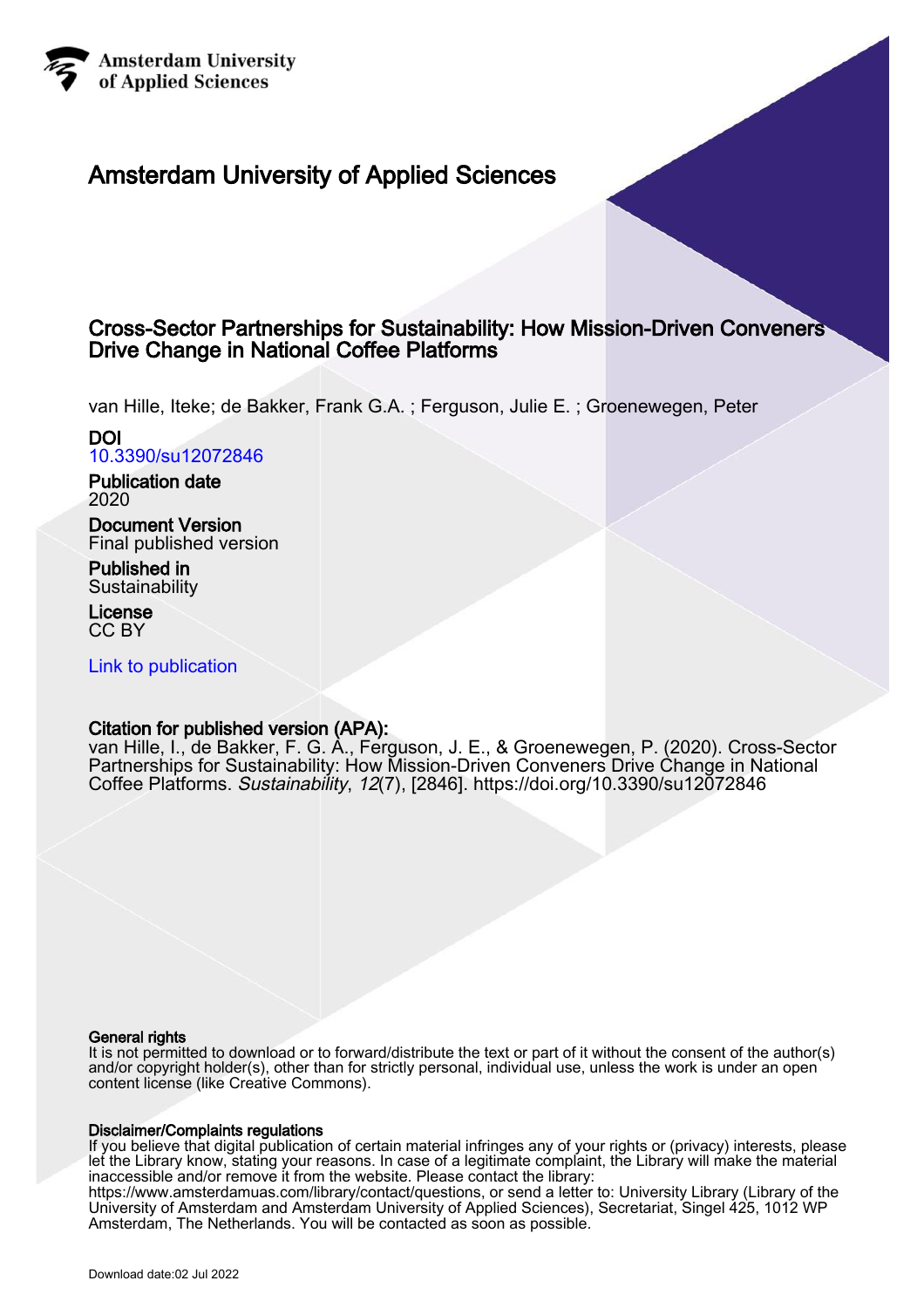

*Article*

# **Cross-Sector Partnerships for Sustainability: How Mission-Driven Conveners Drive Change in National Co**ff**ee Platforms**

# **Iteke van Hille 1,[\\*](https://orcid.org/0000-0002-6161-9523) , Frank G.A. de Bakker <sup>2</sup> [,](https://orcid.org/0000-0002-4784-3326) Julie E. Ferguson <sup>3</sup> and Peter Groenewegen <sup>1</sup>**

- <sup>1</sup> Department of Organization Sciences, Vrije Universiteit, 1081 HV Amsterdam, The Netherlands; p.groenewegen@vu.nl
- 2 IESEG School of Management and LEM-CNRS (UMR 9221), 59000 Lille, France; f.debakker@ieseg.fr
- <sup>3</sup> Center of Expertise Urban Governance and Social Innovation, Faculty of Applied Social Sciences and Law, Amsterdam, University of Applied Sciences, 1091 GC Amsterdam, The Netherlands; j.e.ferguson@hva.nl
- **\*** Correspondence: i.van.hille@vu.nl; Tel.: +31-(0)-20-598-43-60

Received: 30 January 2020; Accepted: 25 March 2020; Published: 3 April 2020



**Abstract:** Nonprofit organizations (NPOs) have deployed various strategies in motivating businesses to source sustainably, such as the co-development and promotion of sustainability certification and direct collaboration in cross-sector partnerships (CSPs). This is an important current-day priority, given the ambitions set out in the Sustainable Development Goals (SDGs) and SDG 17 in particular. Increasingly, NPOs have taken up a role as conveners of such CSPs. Research on CSPs has, to date, often considered conveners as a 'resource' to the CSP, contributing to its effectiveness. In this study, we shift the focus towards the convener by considering a case of a 'mission-driven convener', an NPO that initiates CSPs as a strategy to realize its own sustainability objectives. Our explorative case study—comparing the NPO's efforts across six countries in setting up national coffee platforms—reviews the concept of a mission-driven convener vis-à-vis established notions on convening and identifies which strategies it applies to realize a CSP. These strategies comprise productively combining certification-driven efforts with CSPs, combining process and outcomes of CSPs, and drawing on cross-level dynamics derived from outsourcing of convening work to local actors. With our study, we contribute to research on CSP conveners by offering an alternative interpretation to the relation between the CSP and the convener, attributing more agency to the convener as a mission-driven organization. Strengthening our understanding of CSPs and conveners is an important means to advance the Sustainable Development Goals (SDGs).

**Keywords:** cross-sector partnerships; convening; coffee; strategy; mission-driven organization; SDGs; sustainability; sustainable supply chains; certification; convener

## **1. Introduction**

The global sustainable development agenda—as formulated in the Sustainable Development Goals (SDGs)—makes explicit reference to the importance of cross-sector collaboration in addressing the SDGs in SDG 17, 'partnerships for the goals'. Cross-sector partnerships (CSPs) have emerged as a promising means for addressing complex sustainability challenges—or "grand challenges" [\[1,](#page-20-0)[2\]](#page-20-1)—that fall between the capability and responsibility of different societal sectors of business, government, and/or civil society [\[3,](#page-20-2)[4\]](#page-20-3). Despite their promise and potential, the last two decades of research on CSPs have also emphasized the manifold challenges associated with such collaborations, for example, the difficulty to align different interests [\[4](#page-20-3)[,5\]](#page-21-0), inequality between organizations related to an unequal share of resources or misallocation of costs and benefits, which can lead to struggles over power and influence [\[6–](#page-21-1)[8\]](#page-21-2), or cultural differences involving communication problems and/or lack of trust [\[4,](#page-20-3)[8\]](#page-21-2).

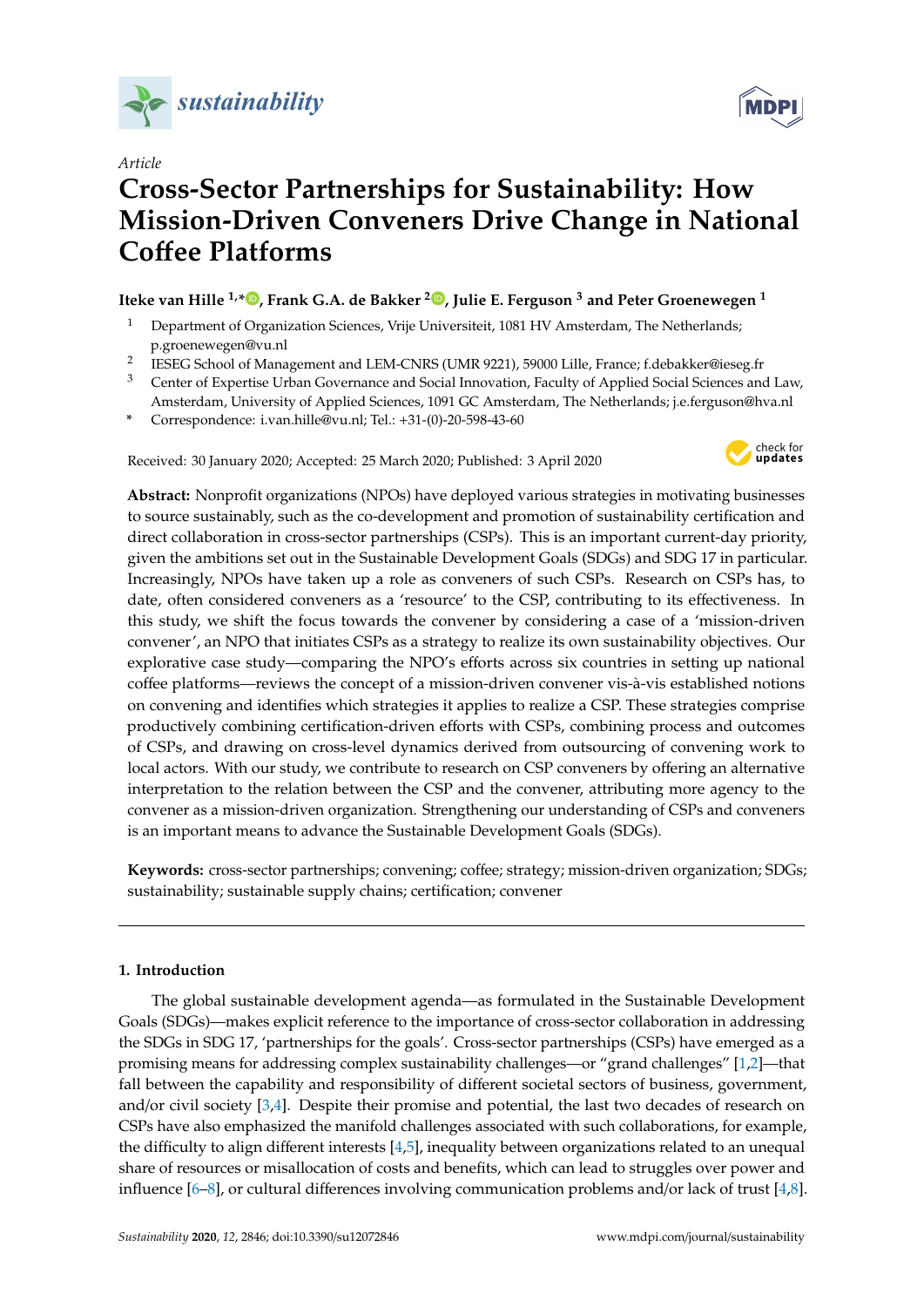To facilitate collaboration between heterogeneous actors, CSPs can benefit from the involvement of 'third-party actors' to mitigate the challenges mentioned above and to ensure an effective formation and implementation of the CSP.

Research on these third-party actors uses a range of terms to explain what we call conveners [\[9\]](#page-21-3), [\[10\]](#page-21-4). These include 'brokers' or 'broker organizations' [\[11–](#page-21-5)[14\]](#page-21-6), 'bridging agents' [\[15\]](#page-21-7), 'interveners' [\[16\]](#page-21-8), or 'orchestrators' [\[17\]](#page-21-9). We adopt the term 'convener' to describe the third party actor and consequently deploy this term throughout the remainder of our paper as it emphasizes how these actors convene, or bring together, heterogeneous actors. Despite the conceptual ambiguity, the common assumption we identify behind much research on conveners is that these actors can be considered a 'resource' to the partnership in the sense that their involvement enhances the likelihood of the CSP's success. For example, conveners can play an important role in the formation and implementation of a CSP. With various levels of involvement, the convener is claimed to support the CSP in achieving its objectives [\[10,](#page-21-4)[13,](#page-21-10)[16\]](#page-21-8).

In this study, we take another point of departure: Rather than focusing on the success (or lack thereof) of CSPs, we focus on the convener as our unit of analysis. This is important, because the organizations that convene CSPs may also have their own ambition and mission that may reach beyond those of the various CSPs in which they are involved. Initiating and supporting CSPs then may be one strategy to realize their own ambitions. Thus, rather than studying how a CSP benefits from the involvement of a convener, we study how such a convener—which we call a "mission-driven convener"—operates to reach its own objectives. We examine how this convener initiates and participates in CSPs as a *strategy* to realize its own ambitions: In our case, these ambitions are to advance the sustainable development agenda, and SDGs 1, 2, 3, 5, 6, 12, 15, and 17 in particular. In this manner, we consider the CSP as instrumental—i.e., as 'a convening strategy'—in achieving the mission-driven convener's desired sustainability outcomes instead of perceiving the convener as instrumental in facilitating a CSP. We, thereby, scrutinize less-examined elements of convening work, which are important to understand how these crucial intermediary actors operate and addressing the research question: How do mission-driven conveners strategically organize cross-sector collaboration?

To answer this question, we conducted a qualitative, explorative study on a mission-driven convener in the context of supply chain sustainability. Sustainability in global supply chains is one of the contexts in which the 'partnership promise' has burgeoned over the past years [\[18–](#page-21-11)[20\]](#page-21-12). CSPs in supply chains have some distinct features that make them particularly interesting for our research. First, CSPs in this domain often include multiple companies that operate at different levels in the supply chain (i.e., producers, traders, exporters), which introduces cross-level dynamics that render the CSP more complex [\[16\]](#page-21-8). Second, these CSPs can also include multiple businesses from the same supply chain 'level', such as direct competitors trying to work together 'pre-competitively' on issues of sustainable development. This leads to 'coopetition', the co-occurrence of competition and collaboration, which can lead to friction within and between organizations [\[21](#page-21-13)[,22\]](#page-21-14). Third, supply chain sustainability touches upon the competitive elements of 'doing business', potentially leading to situations where business and social logics collide [\[23\]](#page-21-15). Together, these features can potentially inhibit successful collaboration. Simultaneously, the challenges that are commonly associated with CSPs are expected to co-occur and may even be more pronounced in these complex settings—especially if the CSPs aim to address SDGs. Mission-driven conveners, hence, have to face these 'additional' challenges when they choose CSPs as their strategy to realize sustainable supply chains and have to convene collaboration among multiple, and sometimes competing, businesses.

Our purpose in this paper is to understand how mission-driven conveners initiate and facilitate CSPs to advance their own objectives towards sustainable supply chains, how these activities relate to alternative efforts such as certification-driven initiatives, and how they deal with the distinct features of various CSPs in this domain. Furthermore, we seek to understand whether and how this 'mission-driven convening' differs from common notions of the convening concept, which among others, emphasizes the importance of conveners to be unbiased, neutral actors, with a certain level of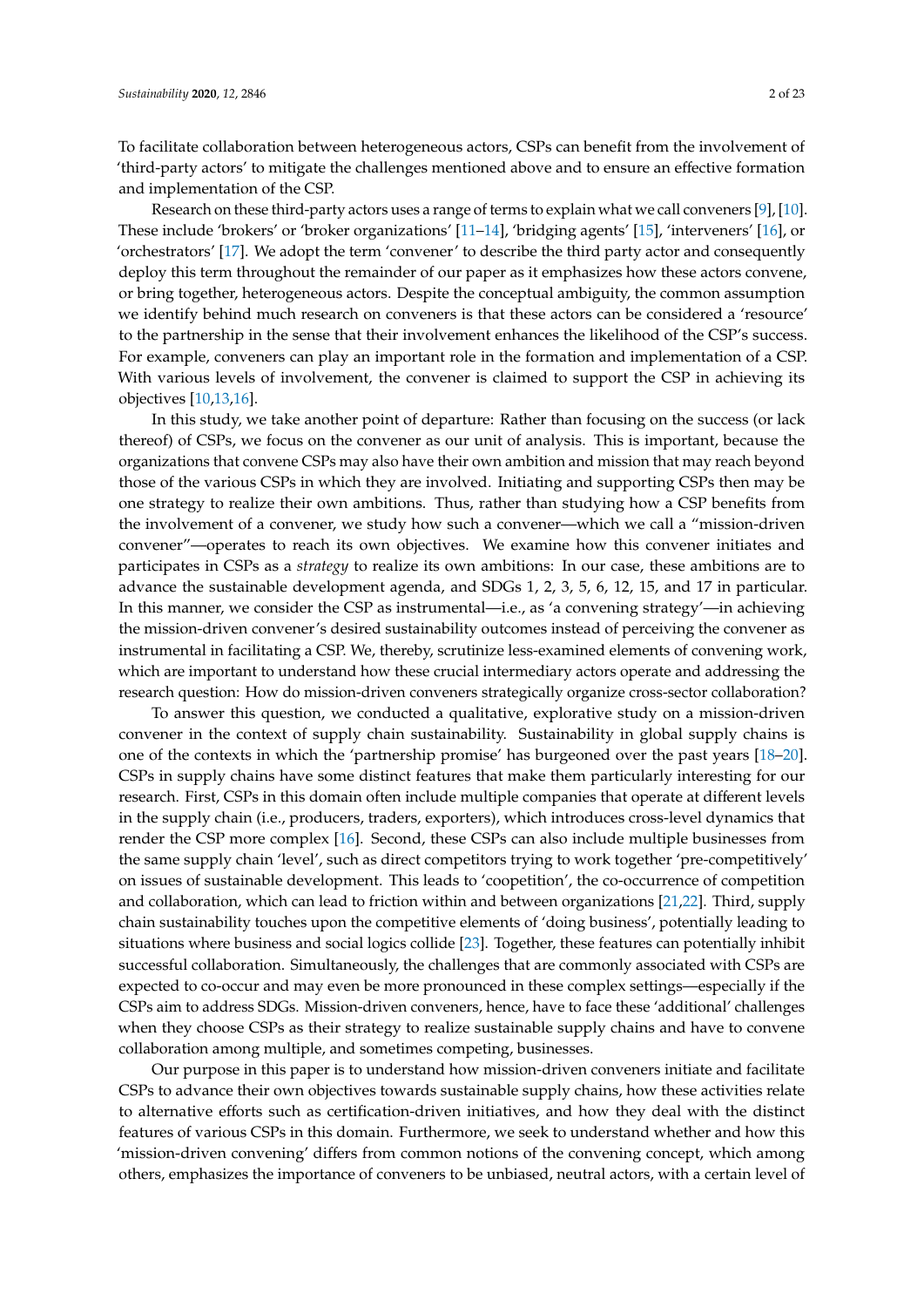authority [\[24–](#page-21-16)[27\]](#page-21-17). However, if we view them as 'mission-driven', their neutrality could be questioned. We develop a more fine-grained understanding of the skills, characteristics, and roles that are required to effectively perform a mission-driven role and to effectively navigate this tension.

The organization we study is a government-funded nonprofit organization (NPO), with a mission to strengthen sustainable trade in global supply chains, thereby contributing to the realization of the sustainable development agenda This organization, founded in 2008, initially aimed to contribute to the Millennium Development Goals 1, 7, and 8. After 2015, it reformulated its objectives in line with the SDGs, and specified for each of its programs the relevant SDGs. To achieve its objectives, it builds CSPs with business, other nonprofit organizations, and governments, in order to jointly tackle the bottlenecks that prevent a sustainability transition in the commodity sectors they work in. We focus here on its work in the coffee sector, where the organization seeks to contribute to several of the SDGs (in particular 1, 2, 3, 5, 6, 12, 15, and 17). In this sector, traditionally, sustainability efforts focused on increasing the uptake of certification as a means to guarantee sustainable production and consumption [\[28\]](#page-21-18). Only recently, increased attention has been granted to the formation of pre-competitive collaboration between multiple business actors, joining forces with NPOs and/or government(s) in CSPs, which are expected to be more effective in solving the complex sustainability challenges preventing a sustainability transition in the global coffee trade [\[28–](#page-21-18)[30\]](#page-21-19).

The remainder of our paper is structured as follows. Section [2](#page-3-0) (Theoretical background) positions our research in the scholarly debate on sustainable trade—and the coffee sector, in particular (Section [2.1\)](#page-3-1). Moreover, we offer a short synthesis of research on the role of conveners, as discussed in the literature on CSPs (Section [2.2\)](#page-4-0). By doing so, we emphasize the gaps in our understanding of what convening entails if we approach the phenomenon from an actor-perspective, that is, viewing the convener as a mission-driven change-maker initiating and orchestrating CSPs to achieve its sustainable development objectives. Section [3](#page-5-0) (Research context and case description) introduces our field of research and focal organization. Section [4](#page-6-0) (Materials and methods) is divided into two sub-sections, addressing the data-collection (Section [4.1\)](#page-6-1) and our approach to data analysis (Section [4.2\)](#page-7-0). Section [5](#page-8-0) (Findings) presents the results of our study in four sub-sections, including the strategy (Section [5.1\)](#page-8-1), implementation (Section [5.2\)](#page-10-0), and outcomes (Section [5.3\)](#page-12-0) of the CSP approach, and a final sub-section in which we scrutinize mission-driven convening (Section [5.4\)](#page-14-0). Section [6](#page-16-0) (Discussion) reviews our main findings and interprets the study's results in light of existing research, outlining our contribution as well as listing some of the limitations of our study that can provide stepping-stones for future research on this topic. Lastly, Section [7](#page-19-0) presents a brief overview of our conclusions.

#### <span id="page-3-0"></span>**2. Theoretical Background**

#### <span id="page-3-1"></span>*2.1. NPOs' Shifting Role(s) in Stimulating Sustainability in Global Supply Chains: From Certification to CSPs*

NPOs have played an important role in establishing voluntary sustainability standards (VSS) together with business actors as a means to realize organizational accountability for sustainability issues in supply chains. They have also been instrumental in promoting the uptake of certification through these VSS among businesses in global supply chains [\[31](#page-22-0)[–33\]](#page-22-1). However, across multiple disciplines, the debate continues on VSS's impact on sustainability in the supply chain, including business ethics and CSR literature [\[34–](#page-22-2)[36\]](#page-22-3), and supply chain management literature [\[37](#page-22-4)[–40\]](#page-22-5). Such critical research evokes questions of whether certification through VSS can adequately address more complex issues such as soil degradation, poverty, or deforestation—and whether transformation requires more than certification alone. This critique is worrisome since VSS were originally developed to tackle such complex sustainability issues and to fill the void of insufficient governmental action to address them [\[41,](#page-22-6)[42\]](#page-22-7).

Meanwhile, CSPs have emerged as a promising means to address complex sustainability issues, with a corresponding prominent place in the UN SDGs (whereby SDG 17 concerns partnerships). This indicates that, in practice, partnerships have almost reached a paradigmatic status in the work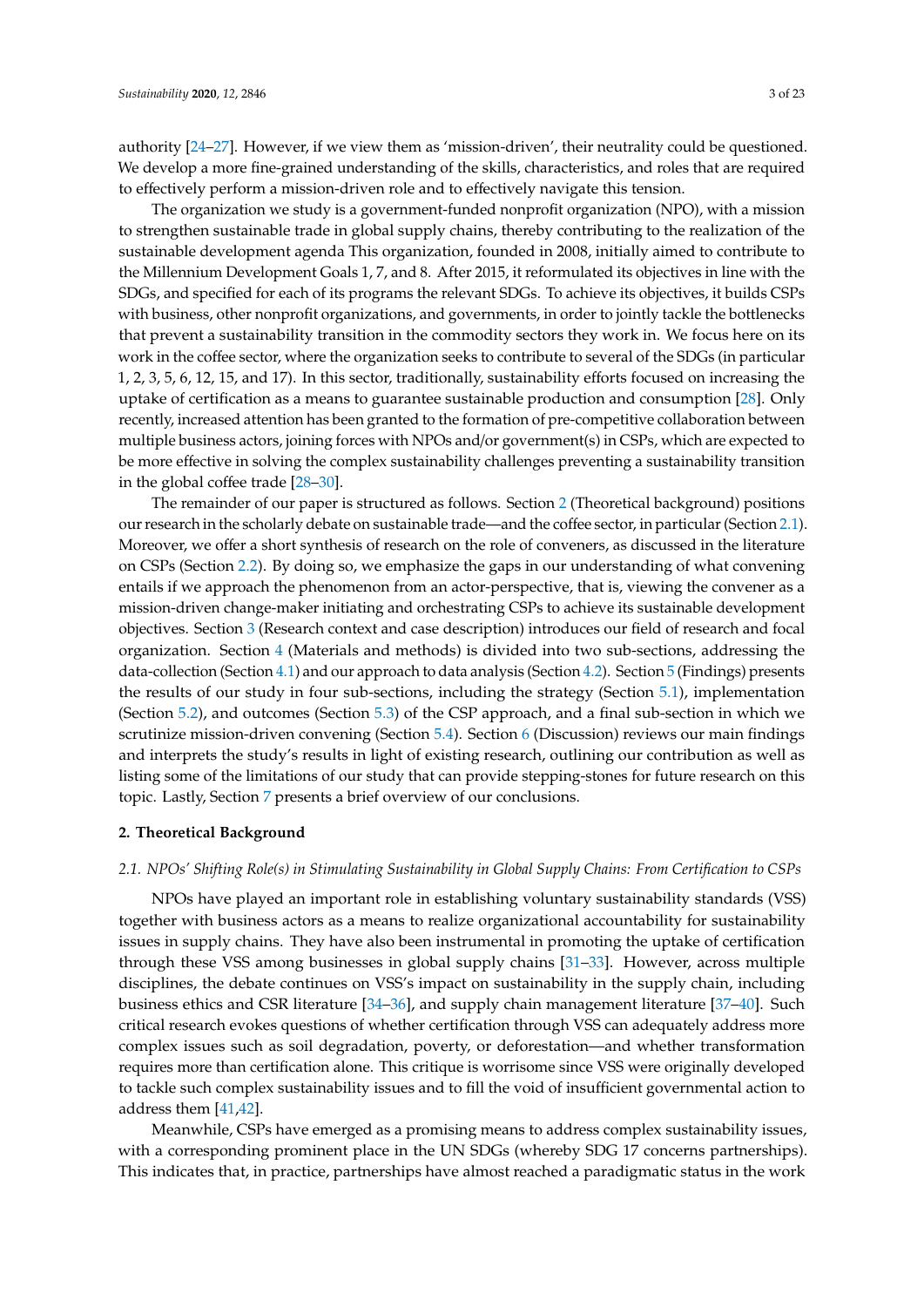of governments and NPOs in addressing sustainability issues. In academia, research on cross-sector collaboration also has burgeoned [\[6,](#page-21-1)[16,](#page-21-8)[43\]](#page-22-8). CSPs are believed to be well suited to address complex sustainability challenges that are the shared responsibility of different societal sectors [\[4\]](#page-20-3) and involving a variety of actors. Moreover, CSPs are considered to have transformative potential towards the SDGs [\[17](#page-21-9)[,44\]](#page-22-9). In the practice of supply chain sustainability, the focus of NPOs has also broadened, from promoting certification to stimulating organizations to collaborate with them in CSPs, including multiple actors from business, nonprofit and/or government sectors to address common sustainability issues in their supply chains [\[37,](#page-22-4)[40,](#page-22-5)[45\]](#page-22-10).

As such, the role of NPOs has changed, and increasingly, these organizations are initiating CSPs together with business actors, in which they can play a variety of important roles, such as convener or facilitator [\[46\]](#page-22-11). Working in CSPs implies that businesses have to develop a broader perspective of a more inclusive supply chain that also includes competitors and 'non-traditional' supply chain actors such as NPOs [\[40\]](#page-22-5), inevitably leading to multi-actor CSPs and 'cross-level dynamics' among its stakeholders [\[16\]](#page-21-8). These dynamics can also involve 'coopetition', when businesses need to collaborate with competitors [\[21](#page-21-13)[,22\]](#page-21-14). The facilitating role that NPOs play in such CSPs is intended toward enabling business partners to look beyond their individual competitive agendas and work together in 'pre-competitive' partnerships, i.e., working with their competitors on non-competitive issues, such as sustainability challenges they (collectively) face in their supply chain [\[47\]](#page-22-12). NPOs, hence, take up an important role as initiators of, and conveners in CSPs, as a means to realize their own sustainability objectives to work towards large-scale sustainable and inclusive growth, realizing transformation in terms of the SDGs. This characterizes them as mission-driven. As the initiative lies among the NPOs, and because of the distinct challenges involved in such pre-competitive CSPs, this type of mission-driven convening differs from common concepts of convening, as we now explain.

#### <span id="page-4-0"></span>*2.2. Conveners: Definition, Skills, and Role*

Over the past decades, research on (cross-sector) collaboration has studied the role of 'convener' using a broad range of terminology, such as brokers or broker organizations [\[11,](#page-21-5)[13,](#page-21-10)[14](#page-21-6)[,48\]](#page-22-13), bridging agents [\[15\]](#page-21-7), interveners [\[16\]](#page-21-8), or orchestrators [\[17\]](#page-21-9). The broadest term applied to this type of actor is 'intervener' [\[16\]](#page-21-8). An intervener draws on a variety of influencing strategies, of which 'convening' is one—primarily required in the initial phases of partnership formation by bringing relevant parties together and scoping the interest of joint action. Stadtler and Probst [\[13\]](#page-21-10) consider convening as one of three roles taken up by what they call 'broker organizations', while recently, Yan et al. [\[46\]](#page-22-11) identified convening as one of the potential roles that NPOs can play in CSPs. In this study, we adopt the term 'convener', building on prior conceptualization [\[9](#page-21-3)[,10](#page-21-4)[,24](#page-21-16)[,26](#page-21-20)[,49\]](#page-22-14). This choice is also motivated by its centrality in our empirical domain—where the NPO we study explicitly refers to its strategy and activities as 'convening CSPs'. Research often defines convening as sub-activity of a larger, overarching concept, taking place in the earlier stages of partnership formation, i.e., bringing together the relevant parties and scoping the interest of collaboration [\[10](#page-21-4)[,26](#page-21-20)[,50\]](#page-22-15). In line with Stadtler and Probst [\[13\]](#page-21-10), however, we consider the relevance of convening as extending well beyond the early phases of the CSP and as an ongoing activity throughout the partnership's life cycle. Hence, we define a convener as an actor or organization that brings together heterogeneous actors in a CSP and plays a crucial bridging role in balancing different partners' interests in order to drive the CSP process forward throughout its implementation.

Prior literature has discussed a wide variety of skills and characteristics required to effectively play the role of a convener. For example, conveners need to have a certain level of authority, either formal or informal [\[24\]](#page-21-16). Attributes that can be used as a means of authority are legitimation, facilitation, mandate, and persuasion [\[24\]](#page-21-16). Another frequently mentioned attribute is neutrality or being "a balanced or unbiased party" [\[26\]](#page-21-20). Finally, conveners' familiarity with the situation or context of the partnership is seen as highly relevant [\[26\]](#page-21-20). These attributes are considered to enable conveners to effectively play their role in the formation and implementation of CSPs.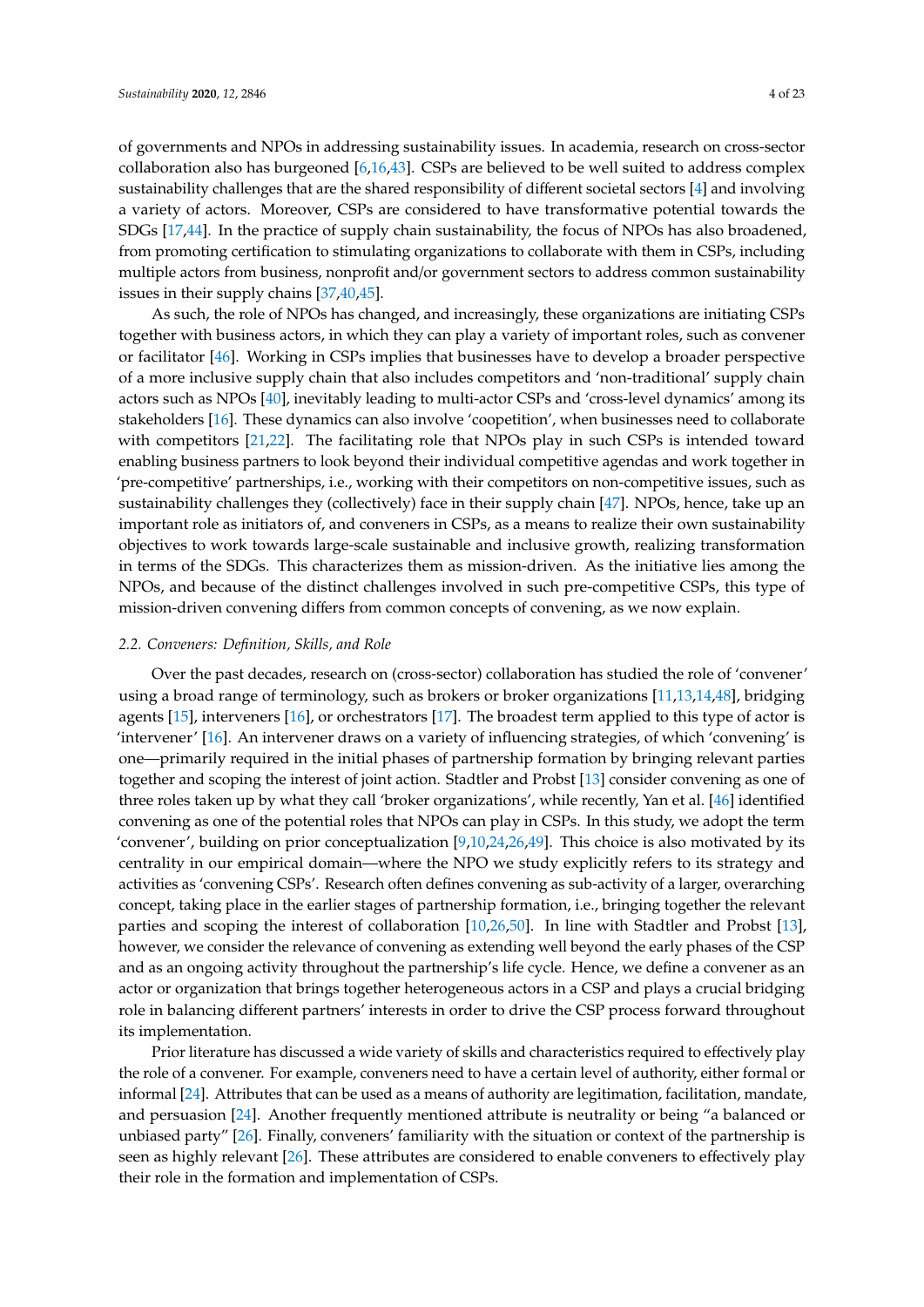Conveners' roles in a CSP can differ. In a proactive approach, they can be initiators of a CSP, in a responsive approach, they can be asked by other stakeholders to fulfill their convening role [\[13,](#page-21-10)[16\]](#page-21-8). Their role and circumstances influence which attributes are relevant means of authority. For example, responsive conveners' authority is primarily based upon legitimation and facilitation, while proactive conveners need persuasion or mandate [\[13,](#page-21-10)[24\]](#page-21-16). Furthermore, conveners can be participants in the partnership, or the convening role can be outsourced to a neutral third party without a direct stake in the CSP [\[16\]](#page-21-8). The activities and/or responsibilities of the convener can also be shared among different actors. That is, the organization bringing the relevant parties to the table is not necessarily the same organization that subsequently negotiates the partnership agreement or mediates potential conflicts between partners during implementation [\[16\]](#page-21-8).

In sum, research on convening has emphasized the different elements of their role, applying a variety of terms, discussing the skills required for convening, and the role of the convener in the CSP. In our empirical domain, we encounter an NPO that positions itself as convener that initiates CSPs as a strategy towards achieving its sustainability objectives, namely sustainable production and consumption in global supply chains. Following the shifting role of NPOs in stimulating sustainability in global supply chains from certification to CSPs and with a growing emphasis on coopetition, we consider this NPO to be a "mission-driven convener" because it strategically uses CSPs to achieve its own sustainability objectives across different global supply chains. As an initiator, the NPO takes on a proactive convening role [\[13\]](#page-21-10), but how it performs that role, and whether the skills, authority requirements, and roles commonly associated with conveners are equally relevant for mission-driven conveners, remains unclear. Moreover, how mission-driven conveners balance their ambiguous role—i.e., facilitating a complex set of stakeholders while having their own objectives and agendas as well—has not been adequately explained in the literature on 'regular' convening discussed above. Nonetheless, understanding such questions is of significance given the important role mission-driven conveners can play in the realization of the SDGs, and SDG 17, in particular [\[17](#page-21-9)[,44\]](#page-22-9). In response to this need, we examine this mission-driven convener, set in the context of sustainable coffee.

#### <span id="page-5-0"></span>**3. Research Context and Case Description**

The coffee sector has been a popular context for organizational scholars for some time, with research mostly focused on certification as a means to strengthen sustainability in the sector. Most of these studies mirror the general (scientific) debate on (the shortcomings of) certification, for example, elaborating on the emergence of certification in the coffee industry [\[28](#page-21-18)[,51\]](#page-22-16), zooming in on the roll-out of certification in specific coffee-producing regions through case studies [\[52](#page-22-17)[–54\]](#page-23-0), or scrutinizing the impact and effectiveness of certification [\[55](#page-23-1)[,56\]](#page-23-2) and the poor connection between the 'Northern' voluntary sustainability standards with the 'Southern' reality of smallholder farmers [\[57\]](#page-23-3). Recently, Glasbergen [\[57\]](#page-23-3) argued that by focusing on the effectiveness of certification, researchers fail to acknowledge the 'real' question of whether certification is the most appropriate means to increase sustainable production of coffee (and other sectors).

This emphasis on certification is understandable, given the fact that certification comprised the start of the coffee sector's sustainability journey. This journey began in the late 1980s with the establishment of the 'Max Havelaar' concept, which developed into the certification system presently becoming common practice in ensuring sustainable production in most (agro-food) supply chains. The coffee sustainability journey is eloquently presented by Millard [\[28\]](#page-21-18), who differentiates between two phases of coffee sustainability: First, (international) roasters and traders stimulated the increase of third-party certification as an assurance of sustainable production and consumption. Since 2004, the second phase signifies a shift in focus, whereby on the one hand industry is developing its own company standards to compete with previously established multi-stakeholder standards, while on the other hand multi-company initiatives are emerging—often supported by donor agencies and/or civil society organizations. Our empirical focus fits with this second phase, namely the emergence of multi-stakeholder initiatives, or 'sectoral sustainability platforms' [\[29,](#page-21-21)[30\]](#page-21-19) that are set up to directly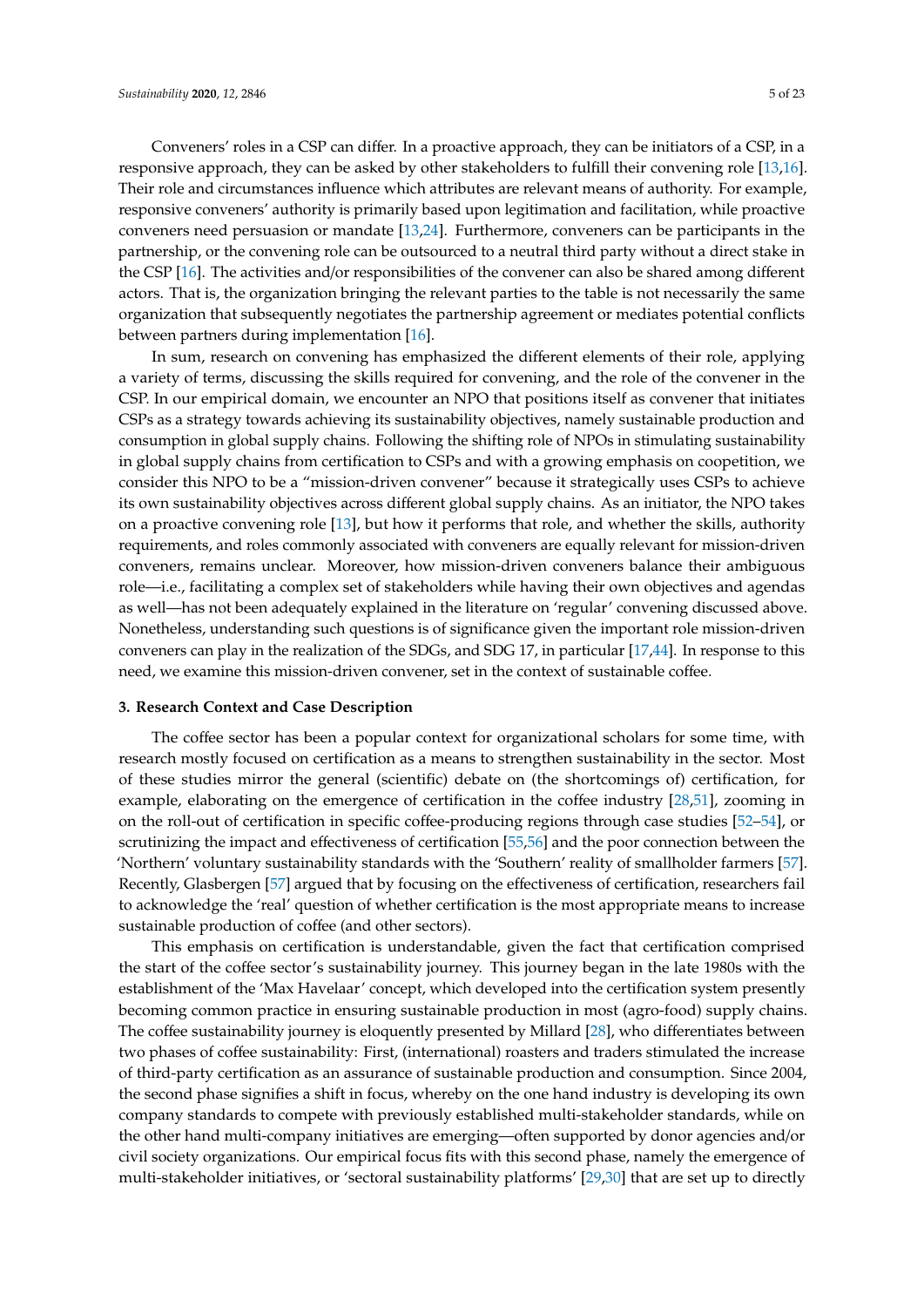target sustainability issues in supply chains by working together with multiple (business) organizations in CSPs.

We studied the work of one Europe-based international NPO ("the Convener"). The Convener aims to strengthen sustainability in global supply chains in multiple commodity sectors—among which is the coffee sector. Funded by several European governments, its strategy is threefold: It convenes cross-sector collaborations, co-funds business investments in sustainable production and trade, and collects and disseminates lessons learned from its programs. The Convener's coffee program aims to address the SDGs 1, 2, 3, 5, 6, 12, 15, and 17, and focuses on six (coffee-producing) countries: Two in Africa, two in Asia, and two in Latin America. In one of the African countries initially selected by the Convener the national platform structure did not materialize. Instead, government representatives of another African country initiated a collaboration with the Convener. It is this second country that is part of our analysis in this paper (labeled Africa 1).

Although the coffee program was (strategically) managed from the Netherlands, the Convener outsourced several coordinating activities to so-called 'Country Coordinators' (CC) installed in each of the six focus countries: In two countries these CCs were employed by the Convener, in the four other countries the role of the CC was taken up by other organizations. We studied the Convener's efforts in developing national cross-sector collaboration platforms in these six countries between 2012 and 2016 and report on these cases to shed light on the strategies of a mission-driven convener. It should be noted that our collected data informs on convening efforts that preceded the formulation of the SDGs: At the time, the Convener explicitly aimed to contribute to MDGs 1, 7, and 8. Therefore, the strategy of the Convener did not directly refer to any specific SDGs at the time of data collection. In our Discussion-section, we discuss the implications of our findings in light of the current SDGs.

#### <span id="page-6-0"></span>**4. Materials and Methods**

The present explorative study has the objective of increasing our understanding of how mission-driven conveners strategically organize CSPs. We used a qualitative research design and purposefully sampled the coffee sector as a relevant context for this study, as it is considered the front-running industry for sustainability initiatives [\[30](#page-21-19)[,57](#page-23-3)[,58\]](#page-23-4). We used a case study research methodology [\[59](#page-23-5)[,60\]](#page-23-6), building on six cases (six national coffee platforms/CSPs) that were embedded within one larger case (the Convener's coffee program). Having six cases in different institutional conditions allowed us to examine the core elements of the strategic convening process.

#### <span id="page-6-1"></span>*4.1. Data Collection*

We collected our data between March and August 2016 through a combination of interviews and document analysis. Some additional (secondary) data were collected in 2018. Data were collected in four steps, summarized in Table [1.](#page-7-1) First, we analyzed a variety of documents, including strategic plans, previous studies on the Convener's coffee sector work, its annual plans and reports, and communication materials (e.g., websites). We also engaged in informal conversations with Convener employees and conducted an in-depth interview with the (then) Program Director to gain in-depth insight into the Convener's work and strategy since its coffee program's inception in 2012. Our second step consisted of a questionnaire, in which the six CCs were asked to provide (1) general information about their platform's geographical scope, date of inception, etc., (2) information on the platform's legal status, mandate and funding, (3) their platform's vision, objectives and results to date, (4) information on their platform meetings, i.e., frequency, agenda, attendance rates, and (5) the governance structure. CCs were also asked to share with us any available supporting documentation on their national platform. This enabled us to better understand the commonalities and differences in the platforms' structure and organization and the connection between the Convener in the Netherlands and the CCs in each country. Following the questionnaires, we scheduled interviews with the CCs to better understand the country context and their platform, from their own perspectives. The third step of data-collection consisted of a series of interviews with platform members in each country (see Appendix [A](#page-19-1) for the topic-list for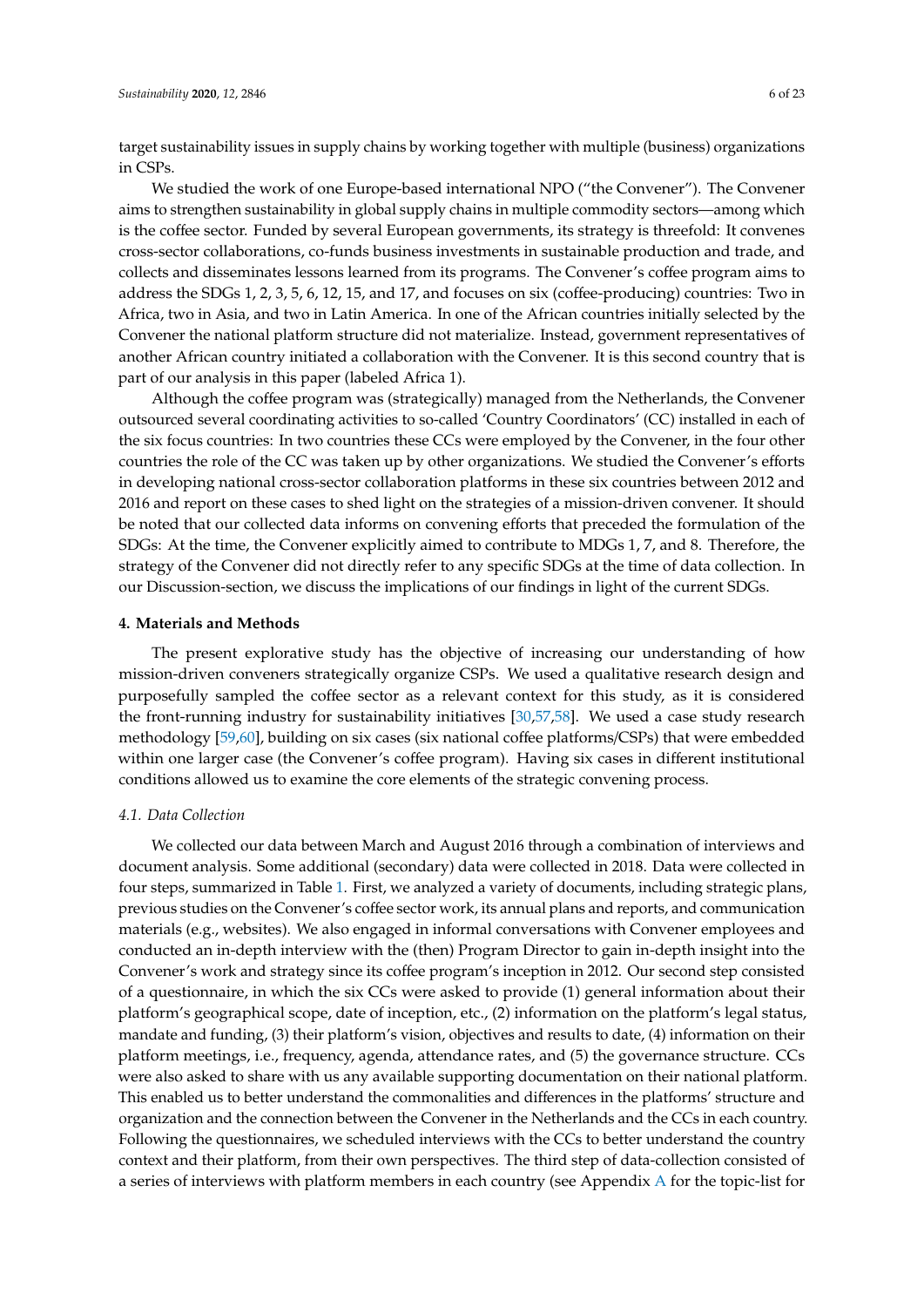the interviews), identified by CCs and conducted by phone or Skype, as a means to include multiple stakeholder perspectives. These 15 additional stakeholder interviews provided in-depth insights into the differences between the six country contexts in terms of the implementation of the Convener's strategy, as well as sensitizing us to variety in the local context, appreciation, and experience with CSPs in general. We deliberately sought to include a wide variety of perspectives on the Convener's work to complement the Convener's own perspective with that of the 'convened' organizations: In each country, we aimed to include (besides the CC) at least one private sector, and one nonprofit interviewee. All interviews were recorded and transcribed verbatim, resulting in over 400 pages of interview transcript. The final step of data collection took place in 2018 when we collected additional secondary data from the Convener's website and read (consultancy) reports to update us on the developments in its coffee program between 2016 and 2018. This step served to trace developments in the six national platforms, following a merger that occurred in 2016 between the Convener's coffee program and another sustainability program in the coffee sector.

<span id="page-7-1"></span>

| Data-Collection<br><b>Steps</b> | 1<br><b>Convener Perspective</b>                                                                                                                                       | 2<br><b>Country Coordinators'</b><br>Perspective                                                                                                                                                                                                                          | 3<br>Platform<br>Stakeholders'<br>Perspective                                                                 | 4<br><b>Context and Sector</b><br><b>Development Beyond</b><br>the Case Studies                                                                                              |  |
|---------------------------------|------------------------------------------------------------------------------------------------------------------------------------------------------------------------|---------------------------------------------------------------------------------------------------------------------------------------------------------------------------------------------------------------------------------------------------------------------------|---------------------------------------------------------------------------------------------------------------|------------------------------------------------------------------------------------------------------------------------------------------------------------------------------|--|
| Objectives                      | To understand the<br>Convener's role,<br>rationale, and way of<br>working in order to<br>gain an in-depth<br>understanding of its<br>strategy.                         | To collect factual<br>information on key<br>platform characteristics<br>toward a cross-case<br>comparison of six cases<br>(documents), and to<br>understand the<br>perspectives and roles of<br>the CCs convening the<br>platforms at the national<br>level (interviews). | To add the viewpoints<br>and experiences of<br>stakeholders<br>participating in the six<br>country platforms. | To reconnect with the<br>developments in the<br>coffee sector, to gain<br>updates on trends and<br>progress of the sector<br>since the initial period<br>of data collection. |  |
| <b>Interviews</b>               | Program Director<br>Convener (1) and<br>multiple informal<br>conversations with the<br>Country Coordinators (6)<br>Program Director and<br>other Convener<br>employees |                                                                                                                                                                                                                                                                           | Platform members (15)                                                                                         | n/a                                                                                                                                                                          |  |
| Documents                       | Strategic plans,<br>(impact) studies,<br>annual plans, and<br>reports on strategy                                                                                      | Ouestionnaires on national<br>coffee platforms (6) and<br>supporting documentation                                                                                                                                                                                        | n/a                                                                                                           | Websites and (publicly<br>available) reports on<br>progress of the coffee<br>platforms and general<br>sector developments                                                    |  |
| Outcomes                        | In-depth insight<br>gained into the (history<br>of) the Convener's<br>coffee program and its<br>strategic<br>considerations.                                           | In-depth insight gained<br>into the perspectives of the<br>CCs as local conveners of<br>the platforms, insight in<br>platform's status,<br>differences, and<br>similarities.                                                                                              | Various perspectives<br>collected, including<br>evaluations on the<br>platforms'<br>achievements.             | Findings<br>contextualized through<br>understanding of the<br>current sector's status<br>on an aggregate level.                                                              |  |

**Table 1.** Overview of the (process of) data-collection, data-sources, and use in analysis.

#### <span id="page-7-0"></span>*4.2. Data Analysis*

We adopted an abductive approach in the analysis of our data. In practice, this implies a creative, back-and-forth process of discovery, alternating between the collected data, emerging ideas, and existing literature [\[61\]](#page-23-7). We were, thus, informed by our prior knowledge of the relevant literature, but also open to the richness of our data [\[62\]](#page-23-8), and utilizing the richness of our qualitative data to develop a 'new way of seeing' [\[63\]](#page-23-9) concerning convening.

Our analysis started hands-on with the development of a practitioner report for our focal organization (the Convener), summarizing the achievements, challenges, and lessons learned from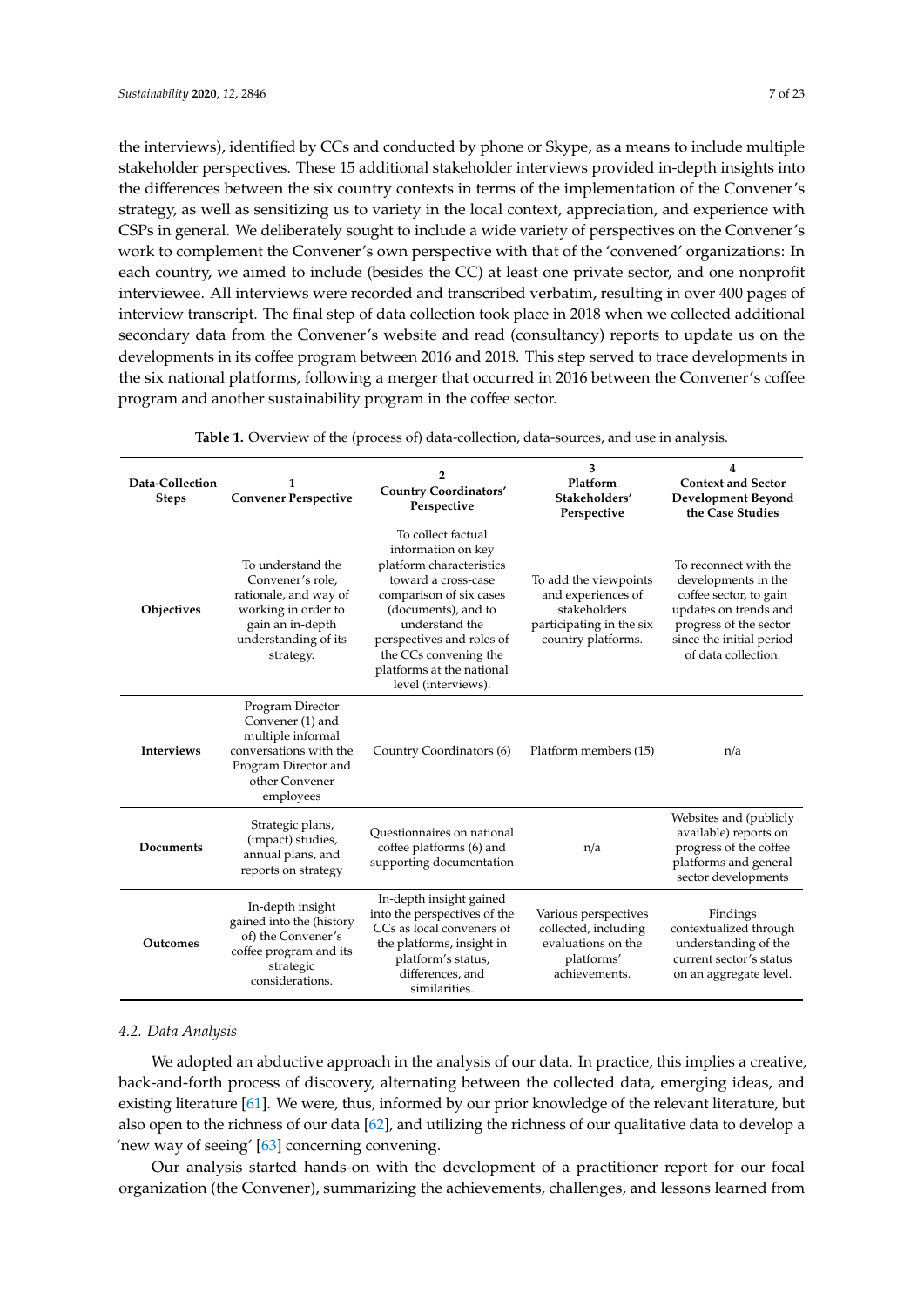the six country platforms to showcase their and facilitate cross-country learning. Writing this report turned out to be very instrumental in our own further analysis, as it sensitized us to the cross-level dynamics at play in the program: The interaction between the international level at which the Convener operated, and the national level—where the CCs were expected to roll-out the national platform strategy. Furthermore, it showed very clearly the variety in implementation (and challenges) across each of the six countries, whilst the strategy of the Convener for each of these countries, and the results achieved, were very similar.

We proceeded along this line of discovery when we continued our data analysis, comprising a thorough round of coding using the qualitative data analysis software package MaxQDA. Because of our interest in the role of the Convener in the CSPs, we started by coding the interviews with the Convener's Program Director and the six CCs, as these interviews provided the most information on the Convener's strategy, as well as the relationship between the Convener and the CCs in the developmental phase of the (international) coffee program and the national platforms. The interviews with other stakeholders involved in the platforms, which we coded in the next phase, were instrumental in contextualizing the results found in this first coding round and complemented the Convener and CCs' perspectives on how the mission-driven convener had strategically organized the CSPs. Moreover, this iterative analysis allowed us to better understand the differences in CSP formation across the six countries and the diversity in challenges faced throughout the implementation. Finally, we verified our analysis with our host organization, which provided additional insights and sharpened our analysis.

Throughout the data analysis process, we attempted to make sense of our findings in light of a broad spectrum of the existing literature and possible explanations—as is common in the abductive mode of inquiry [\[61\]](#page-23-7). Among several possible ways of telling the story [\[64\]](#page-23-10), we chose to report our findings as a case of mission-driven convening, emphasizing the cross-level dynamics at play. Because of the explorative nature of our research (i.e., studying the underexplored phenomenon of mission-driven convening), we chose a narrative strategy in presenting our results. In doing so, we provide a rich description of our case to detail how the mission-driven convener strategically organized the CSPs in our case. From this rich description, we derive three thematic implications for research on (mission-driven) conveners, which we present in Section [6](#page-16-0) (Discussion).

#### <span id="page-8-0"></span>**5. Findings**

Our findings are presented in four sub-sections. The first three sections present the strategy development, implementation, and first achievements of the work of the Convener. These sections illustrate three important themes related to mission-driven convening: First, the productive combination of field-level projects with a CSP approach in the strategy development, second, the pragmatic handling of cross-level dynamics in contextualizing the implementation of the strategy, third, the connection between process and outcomes to realize first achievements. We connect these three themes in the fourth sub-section and relate them to our concept of 'mission-driven conveners', thereby responding to our research question of how mission-driven conveners strategically organize cross-sector partnerships.

#### <span id="page-8-1"></span>*5.1. Strategy Development: A Productive Combination of Field-Level Projects with a CSP Approach*

Upon request of four large, international coffee roasters and three other coffee sector stakeholders (an industry association, donor, and an NGO), the Convener launched its coffee program in 2012. It focused its vision on smallholder farmers, aiming "to address the sustainability issues faced by smallholder coffee producers, to organize production in ways that truly benefit the farmer and, by benefiting the farmer, increase the quality and reliability of production for roasters and traders" (internal document). The Convener had a clear vision, supported by a twofold strategy.

On the one hand, it co-financed 'field-level projects' with individual (international) businesses, investing in training these businesses' suppliers in 'good agricultural practices'. The aim of these projects was to support suppliers in implementing more sustainable production practices that could enable them to potentially become sustainably certified in the future. This part of their strategy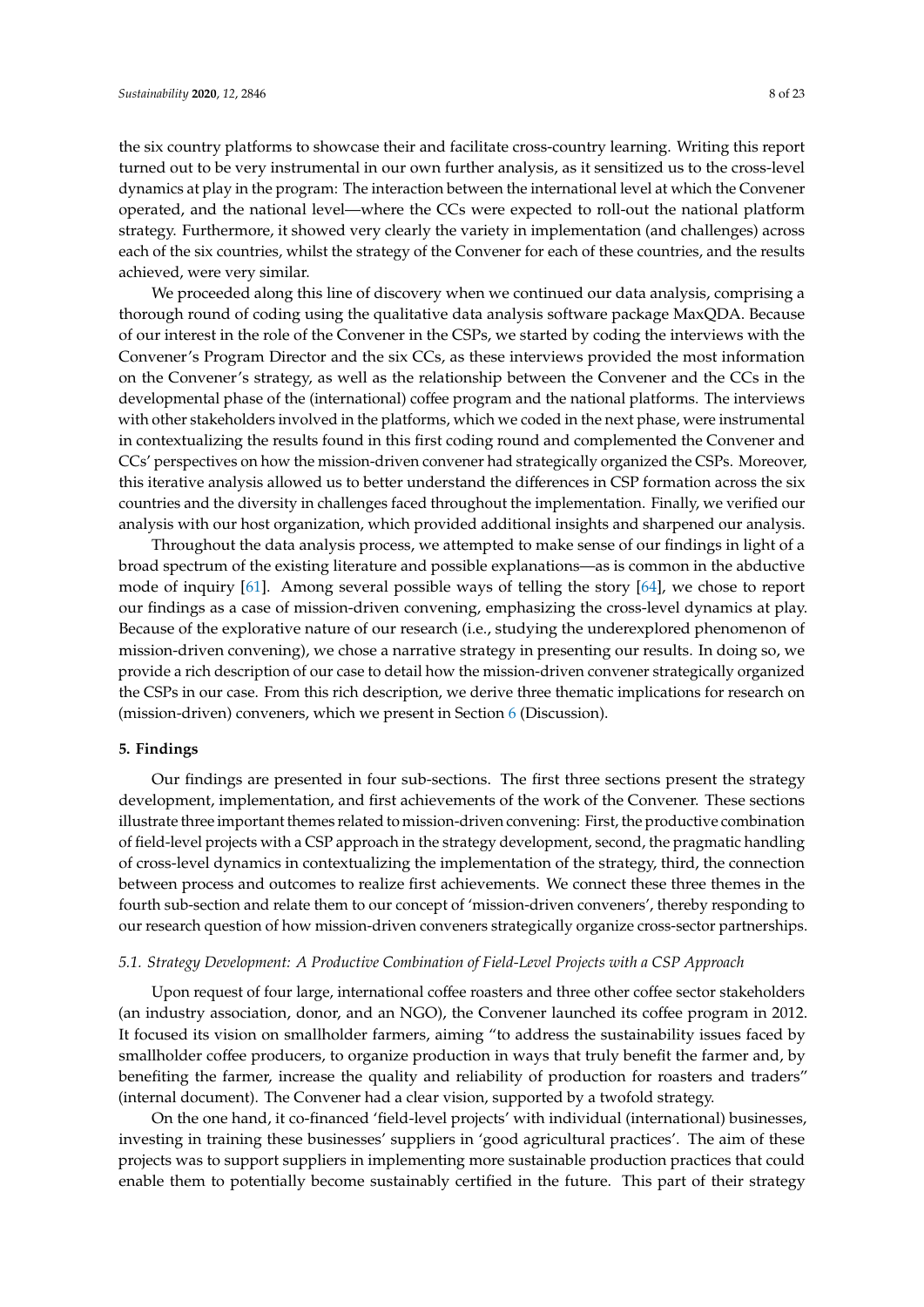was, thus, largely focused on increasing the percentage of sustainably produced (and/or sustainably certified) coffee. Implemented in individual companies' supply chains, they were, in the vocabulary of the Convener, considered more 'competitive'. The Convener deliberately did not co-finance the cost for the audits to obtain sustainability certification here. This was considered a commercial issue under the responsibility of individual coffee producers and/or traders: Once trained in good agricultural practices, for some producers, it would make commercial sense to obtain certification and sell their sustainably produced coffee as sustainably certified coffee. Simultaneously, the Convener wanted to "facilitate 'precompetitive' and public-private cooperation in major coffee-producing countries" (Convener website). This part of their strategy was, thus, aimed at developing collaborative structures (CSPs), including multiple stakeholders from different societal sectors, to jointly address so-called 'systemic issues' that prevented the coffee sector's transition towards sustainable production and trade. Its objective here was to "move beyond the earlier competitive and certification driven efforts, and towards a much more systemic and institutionalized, pre-competitive collaborative, impact-oriented approach, to make the coffee sectors in key producing countries more sustainable" (Convener's Annual Report, 2013). The fact that the Convener had "the [financial] means to support these field-level projects" was key in convincing businesses to participate in these innovative, collaborative structures, as the Program Director shared in the interview: In fact, while the Convener's co-funding of more competitive 'field-level projects' was restricted to maximum 30% of the total project budget (in Africa this was later adjusted to a maximum of 40% of the budget), pre-competitive collaborative structures could receive up to 70% co-funding from the Convener. The different co-funding ratios were in line with

the Convener's mandate as a government-funded organization, aiming to advance the public good. The Convener focused its two-fold strategy on six coffee-producing countries. These countries were identified through an initial scoping study (conducted in 2012): Two African, two Asian, and two Latin American countries were selected. Following the scoping study, the directorate of the Convener visited these countries to meet with relevant stakeholders, aiming to better understand each country's particular 'systemic issues'. These visits further strengthened the Convener's conviction that stimulating public-private dialogue was required toward enabling a sector-wide transformation of the coffee sector, by way of stakeholder engagement and commitment:

"During many of these visits, we had stakeholder sessions where these people were sitting together at the same table for the first time: Exporters, government, etc. So, we concluded: We should not organize this from the Netherlands! We should create structures here in the [local] country that can pull the work, and we can finance these structures to enable them to work on climate change issues, beyond certification agenda's, farmer training. [ . . . ] That is why we suggested developing a new, pre-competitive agenda, a new structure for talking and working with each other. So that should be established, institutionalized, and would become the vehicle for change." (Program Director, the Convener)

In the first years of its coffee program, the Convener referred to 'strengthening public-private dialogue' quite loosely, without the term 'platform' being used to refer to the initiatives per se. Not until the 2014 Annual Report first reference was made to a platform: "Establish well-functioning public-private dialogue platforms [ . . . ] that bring coffee sector stakeholders together and drive a common national sustainability agenda  $[...]$ ". In its ambition to make the coffee sector more sustainable, the Convener, thus, deliberately chose a CSP strategy to achieve its overall objective and aimed to organize six national coffee platforms in the six focal countries.

Key to our findings was first, the Convener's positioning as 'mission-driven' with the objective of strengthening sustainability in the coffee sector, by initiating a CSP to strengthen coordination and pre-competitive collaboration in production countries. Second, the Convener's two-fold strategy signifies a productive combination of more competitive field-level projects (potentially leading to certification depending on the priorities of producers and/or traders) and pre-competitive collaborations for systemic change in an overall strategy. Third, its emphasis on the production side of the supply chain demarcates a clear shift from earlier certification-driven approaches, often pushed from the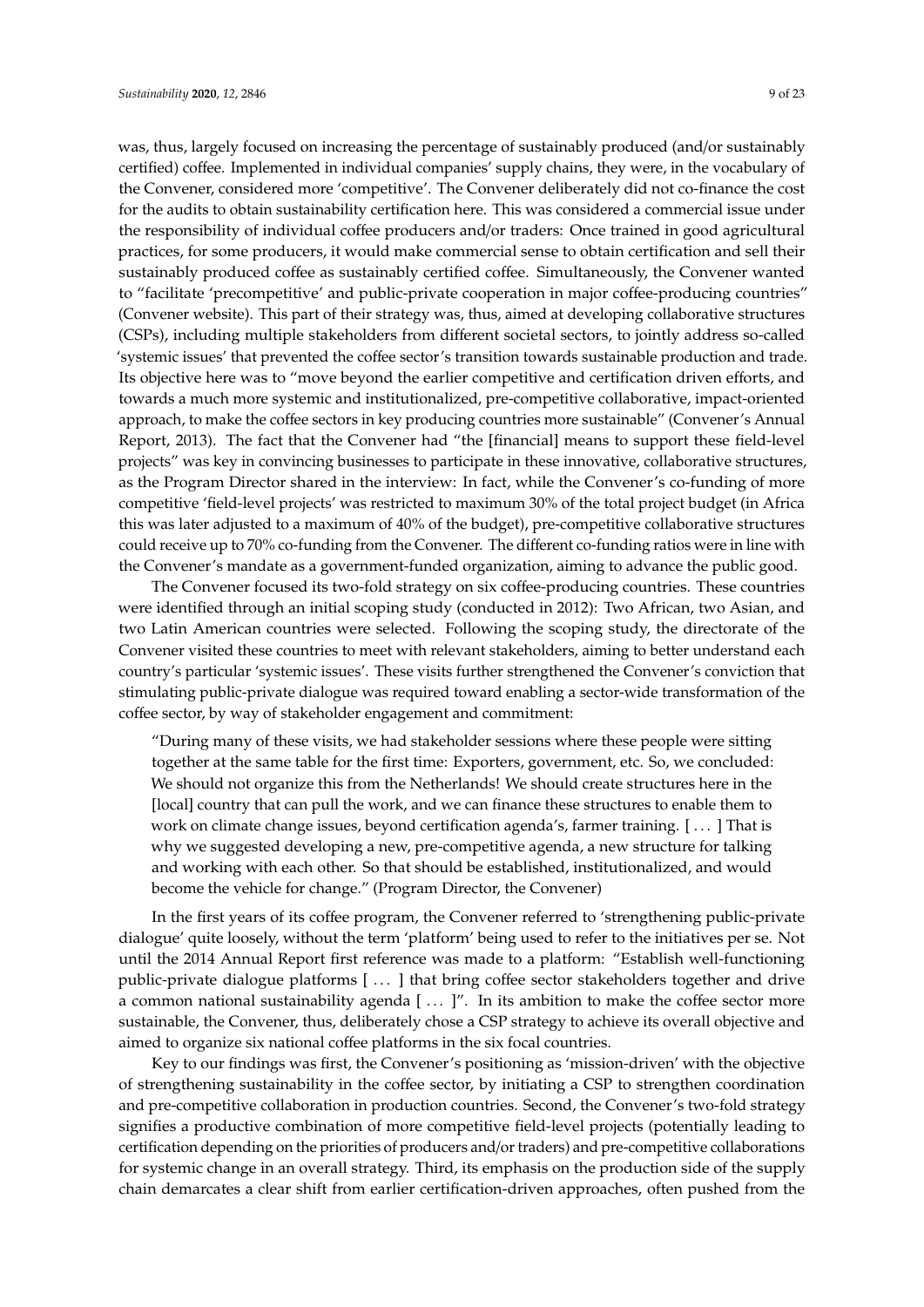buyer-end of the supply chain. Instead, the Convener attempted to organize the sector in a 'bottom-up' manner, before knowing which exact issues each country struggled with most. Finally, the contextual differences between production countries required a regular strategic adaptation to the local context, which evoked a need for the Convener to organize cross-level dynamics, as we now illustrate.

#### <span id="page-10-0"></span>*5.2. Implementation: Pragmatically Dealing with Cross-Level Dynamics*

An important component of implementation was the contextualization of the international strategy, which required the Convener to strategically organize cross-level dynamics among different stakeholders. With cross-level dynamics, we refer to the connection between convening at the international level by the Convener and its Steering Committee (SC), and at the national-level primarily by the Country Coordinators (CCs).

To facilitate its work at the international level, an SC was installed, meeting every six weeks to guide the international agenda and the pre-competitive national platform work (rather than the more competitive field-level projects). Initially, the members of the SC were the organizations that had requested the Convener to initiate the coffee program, comprising international roasters and coffee sector stakeholders, although the composition of the SC changed over time as members came and went. SC members joined the Convener during several scoping visits to the focal countries, which—in the words of the Program Director of the Convener—"has been hugely instrumental in supporting the Convener's role and in creating a joint focus and framing of the global program". The SC was charged with the disbursement of the available funds, comprising the Convener's own public funding sources and private sector contributions (from international roasters). These funds were assigned by the SC to strategic proposals submitted by the Convener with CCs of each national platform. The Convener managed the Secretariat of the SC.

To facilitate its work in the different local contexts, the Convener sought organizations or individuals in each of the six countries to serve as advisors in scoping the key sustainability issues and stakeholders in their respective countries. In all but one country in Asia, these advisors were later on installed as CCs, to support the local roll-out of the Convener's (international) strategy. For the Convener, one of the reasons to work with local advisors in the scoping of their program was to show their willingness to integrate into the existing stakeholder community and build on existing structures and efforts of other (local) organizations, as opposed to starting new initiatives. In five of the six countries, these CCs became responsible for the project management of all in-country field-level projects co-financed by the Convener. The Convener sought out individuals or organizations that would "not [be] implementing any projects themselves to avoid any conflict of interest. [ . . . ]. So, they must be neutral in the sense that they are not connected to a certain certification standard, private sector company, or government. They had to be able to work for us without constraints. So, they had to be neutral, with a certain level of authority, and of course, know the coffee sector" (Representative, Convener). Eligible organizations were selected as CCs depending upon the Convener's existing network and their position in the respective country. For example, in the two Asian countries, the Convener was (at the time) already setting up national offices, so selected CCs were effectively employed by the Convener. In the other four countries, the CCs were external organizations. All CCs were firmly grounded in the local contexts.

Moving towards implementation, in each country, the Convener mapped the existing structures and initiatives already in place together with their CCs, scoping if and how a national platform strategy could contribute to overcoming systemic issues standing in the way of a sustainability transition for the country's coffee sector. Not surprisingly, the countries varied greatly, for example, regarding stakeholders' prior experience with working in multi-stakeholder settings, the extent to which the sector was organized and/or other local institutions were already in place, or government involvement and participation, to name a few. This led to a very diverse implementation process in terms of the Convener's strategy, and CCs faced different challenges depending on their specific country context. Examples of implementation challenges mentioned by interviewees include geographical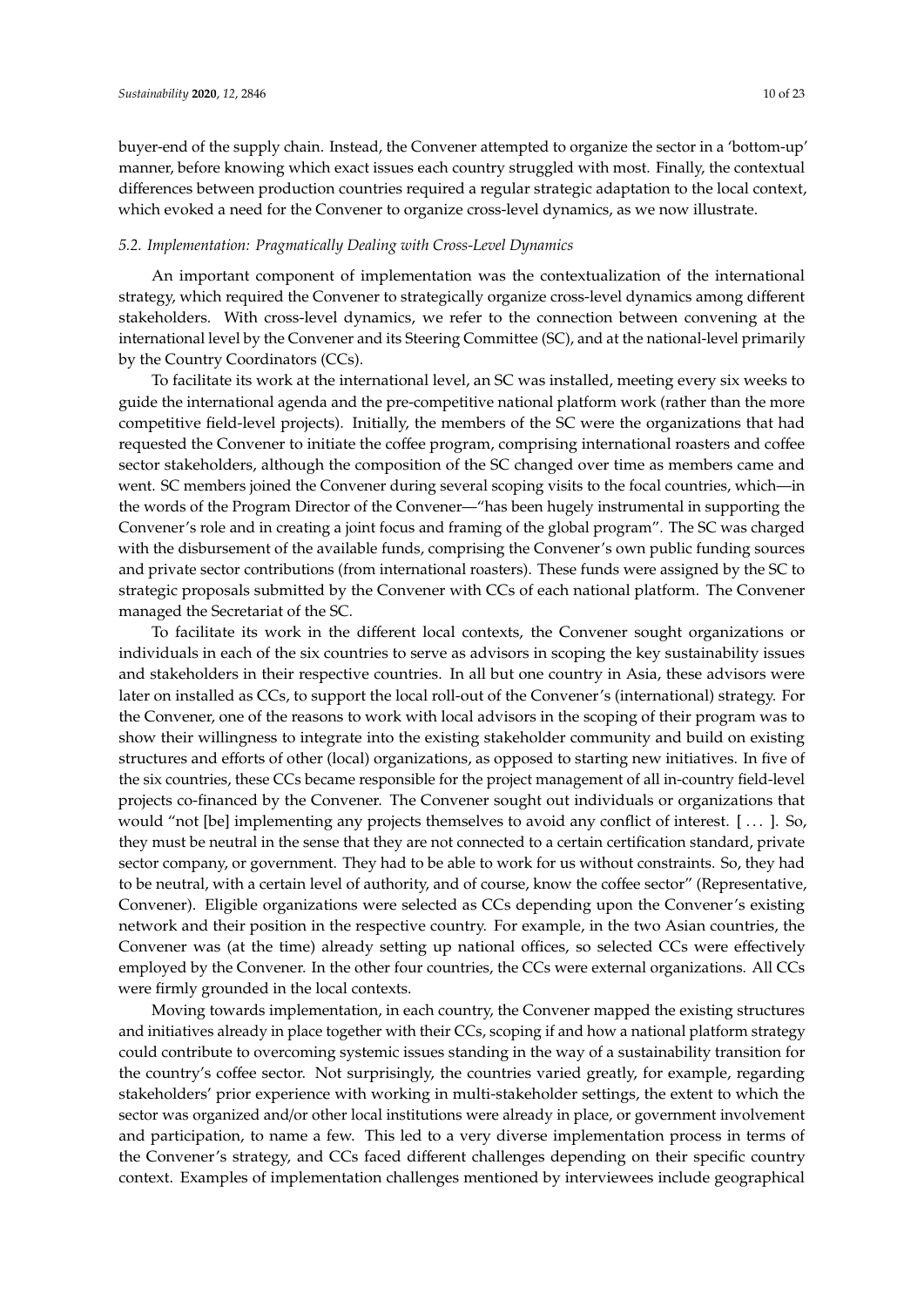challenges, challenging interactions with government, securing sufficient funding, maintaining a results-oriented approach and creating real accountability in a voluntary platform, maintaining memberand government engagement, reaching farmers, and connecting sectors with a different work pace. In three of its focal countries, the Convener found that there were already some structures in place that enabled public-private dialogue, while in the other three countries, public-private dialogue was largely non-existent. To avoid duplication of efforts, in the countries where platforms already existed, the Convener initially focused through its CCs on co-financing field-level projects, while connecting with the existing platforms, aimed at strengthening or accelerating their work on sustainability (some of these existing platforms had a wider, coordinating function in the country's coffee sector). Acknowledging existing initiatives was recognized as an important step in this phase: "Respect them and acknowledge their achievements and current initiatives. If you break trust in this process, it is very hard to win it back" (CC, Latin America). In the three countries where public-private dialogue was less developed, the CCs were an important link toward setting up a national platform and involving relevant stakeholders. Table [2](#page-11-0) provides a brief overview of the key characteristics of each platform.

<span id="page-11-0"></span>

|                                   | Africa $11$                                                                                                                             | Africa $21$                                                                   | Asia 1                                                                                                                                    | Asia 2                                                                                                        | Latin<br>America 1                                                                     | Latin<br>America 2 <sup>1</sup>                                                 |
|-----------------------------------|-----------------------------------------------------------------------------------------------------------------------------------------|-------------------------------------------------------------------------------|-------------------------------------------------------------------------------------------------------------------------------------------|---------------------------------------------------------------------------------------------------------------|----------------------------------------------------------------------------------------|---------------------------------------------------------------------------------|
| Start date<br>platform            | 2009                                                                                                                                    | 2007                                                                          | 2015                                                                                                                                      | 2013                                                                                                          | 2013                                                                                   | 2012                                                                            |
| Commodity<br>in scope             | Coffee                                                                                                                                  | Coffee                                                                        | Coffee                                                                                                                                    | Coffee                                                                                                        | Coffee                                                                                 | Multiple                                                                        |
| Legal status                      | Undefined                                                                                                                               | No legal<br>status                                                            | Association<br>under country's<br>law                                                                                                     | No legal status                                                                                               | No legal<br>status                                                                     | No legal<br>status                                                              |
| Chair of<br>platform              | Government<br>representative                                                                                                            | Government<br>representative                                                  | Director of<br>roaster/trading<br>company                                                                                                 | Government<br>representative                                                                                  | None<br>appointed                                                                      | Ambassador<br>of the<br>Netherlands                                             |
| Secretariat                       | Private sector<br>association                                                                                                           | Country<br>Coordinator                                                        | Executive<br>Director of<br>platform                                                                                                      | Research<br>Institute                                                                                         | Country<br>Coordinator                                                                 | Country<br>Coordinator                                                          |
| Frequency<br>of meetings          | Monthly                                                                                                                                 | Monthly                                                                       | Differs per<br>committee                                                                                                                  | Bi-annually                                                                                                   | Three times<br>a year                                                                  | Yearly                                                                          |
| Attendance<br>rate of<br>meetings | $50 - 60%$                                                                                                                              | Inconsistent                                                                  | Close to $100\%$                                                                                                                          | Over $70%$                                                                                                    | Close to<br>100%                                                                       | Unknown                                                                         |
| <b>Members</b>                    | Public sector (4);<br>private sector<br>$(7)$ ; farmer<br>cooperatives (4),<br>NGOs or donors<br>$(3)$ , (research)<br>institutions (2) | Public sector<br>$(5)$ ; private<br>sector $(4)$ ;<br>$NGOs$ or<br>donors (7) | Public sector (1);<br>private sector<br>$(14)$ ; farmer<br>cooperatives (5);<br>NGOs or donors<br>$(14)$ ; (research)<br>institutions (1) | Public sector (7);<br>private sector<br>$(5)$ ; farmer<br>cooperatives (2);<br>(research)<br>institutions (1) | Public sector<br>$(7)$ ; private<br>sector $(9)$ ;<br>NGOs or<br>donors (#<br>unknown) | Public sector<br>$(1)$ ; private<br>sector $(13)$ ;<br>NGOs or<br>donors $(11)$ |

<sup>1</sup> These platforms already existed prior to the Convener's involvement.

Our data revealed that a crucial role in the platforms' development and the mitigation of each of their country-specific challenges was played by the CCs, primarily because of the contextual variation described above. The Convener coordinated a generic strategy, providing the platforms with direction and financial resources, and connecting them to international-level ambitions. The CCs, meanwhile, drove the 'local convening' in their countries, bringing relevant partners together, driven by their favorable positioning in their country to play this role. We found that platform stakeholders acknowledged the convening role played by the CCs in the platforms because they were (1) well-connected with a valuable network in the country's coffee sector, (2) knowledgeable on the coffee sector, and (3) able to speak multiple 'languages'. In other words, CCs understood the perspectives of the private sector, government, and other stakeholders, and were able to translate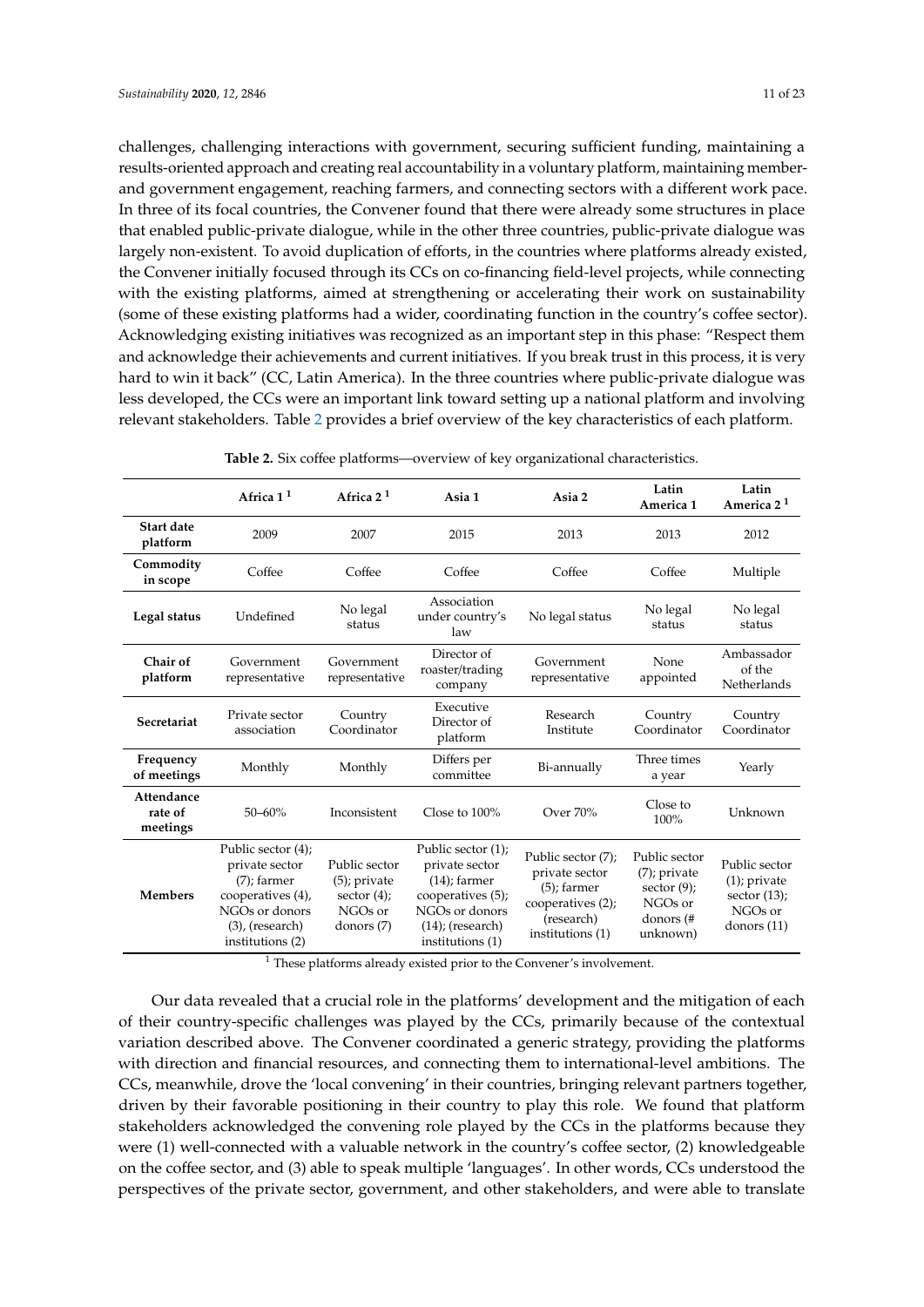between them, as exemplified by the following quote: "The Director of [CC] has more than 33 years of experience in the field, so s/he knows everyone. And the people that work with them, they are agronomists. [ . . . ] So, they have a good knowledge of the field so they can transit. They can go to a meeting with the Ministry and be effective. And at the same time, they can go and do a workshop with farmers on a very basic level and they can speak their language" (stakeholder, Latin America 1). Other interviews confirmed this acknowledgment, for instance: "[CC] has a lot of experience in working with farmer cooperatives and with the big companies" (stakeholder, Asia 1).

Our analysis showed how the Convener deliberately 'outsourced' a large part of the convening work to these CCs as local facilitators. From our interviews with stakeholders, we also found that CCs were often recognized in their capacity as conveners, more so than the Convener itself—who was more distant to platform members and was primarily perceived as an important donor. However, this evaluation on the Convener's role in the platform differed, depending on whether the CC in the country was employed by the Convener, and whether the country's platform existed prior to the Convener's and/or CC's involvement. Furthermore, the Convener emphasized how their financial backing, agenda, and authority enabled the CC's convening role in each of the countries and how, in some cases, their visits to the country "were essential to raise existing initiatives and platforms to the required level of visibility and authority. [ . . . ] Of course, over time, this role decreased" (Program Director, Convener).

In sum, the implementation of the Convener's strategy shows a contextualization of the international strategy to ensure a fit within the national context. While the SC played a guiding role, the CCs, as 'local conveners', were essential for the implementation of the Convener's overall CSP strategy in each of the production countries. Who was most fit to perform the role of CC was determined in part by a pragmatic approach of the Convener, who installed either their own (local) staff or reached out to other organizations in their network. The cross-level dynamics in our case, therefore, relate to the different convening levels at which the Convener and their CCs operated both internationally and locally. Section [5.3](#page-12-0) reports on the outcomes of this process.

#### <span id="page-12-0"></span>*5.3. First Achievements: Connecting Process and Outcomes to Realize Sustainability Objectives*

The three achievements mentioned most often when asking about the first results of the national platform strategy of the Convener include one primarily related to the outcomes of the platform work, and two primarily related to the process, although the Convener actively sought to connect these two elements in its work—as we will now explain.

An important part of the Convener's strategy was to collect and disseminate the lessons learned from the field-level projects that they co-funded with private sector partners. In this manner, it strategically drew on the field-level projects to show sector stakeholders the value of pre-competitive collaboration in the national platforms. The field-level projects that the Convener co-financed were more 'competitive' in the sense that they focused on one supply chain only (i.e., they could include a producer and/or trader within one supply chain), although project implementation was often supported by an NPO. Private sector stakeholders submitted proposals to the Convener for project co-funding. The CCs were charged with managing the national project portfolio, which included collecting and sharing lessons learned from their country projects. The aim here was to prevent duplication of efforts and to align instructions on 'good agricultural practices', taught to farmers and farmer cooperatives. Building on these shared lessons, the CCs and Convener stimulated the joint development of harmonized farmer training materials, collecting good practices from earlier projects. These materials were developed in multi-stakeholder sessions, including among others, the CCs and (competing) private sector companies, agricultural authorities (i.e., Ministries), and other coffee stakeholders in the country. These harmonized training curricula became the first concrete deliverable for most of the national platforms:

"It provides the multi-stakeholder coalition something to dig their teeth into, as they actually cannot disagree on its the relevance: It leads to a 'booklet', a concrete result, a training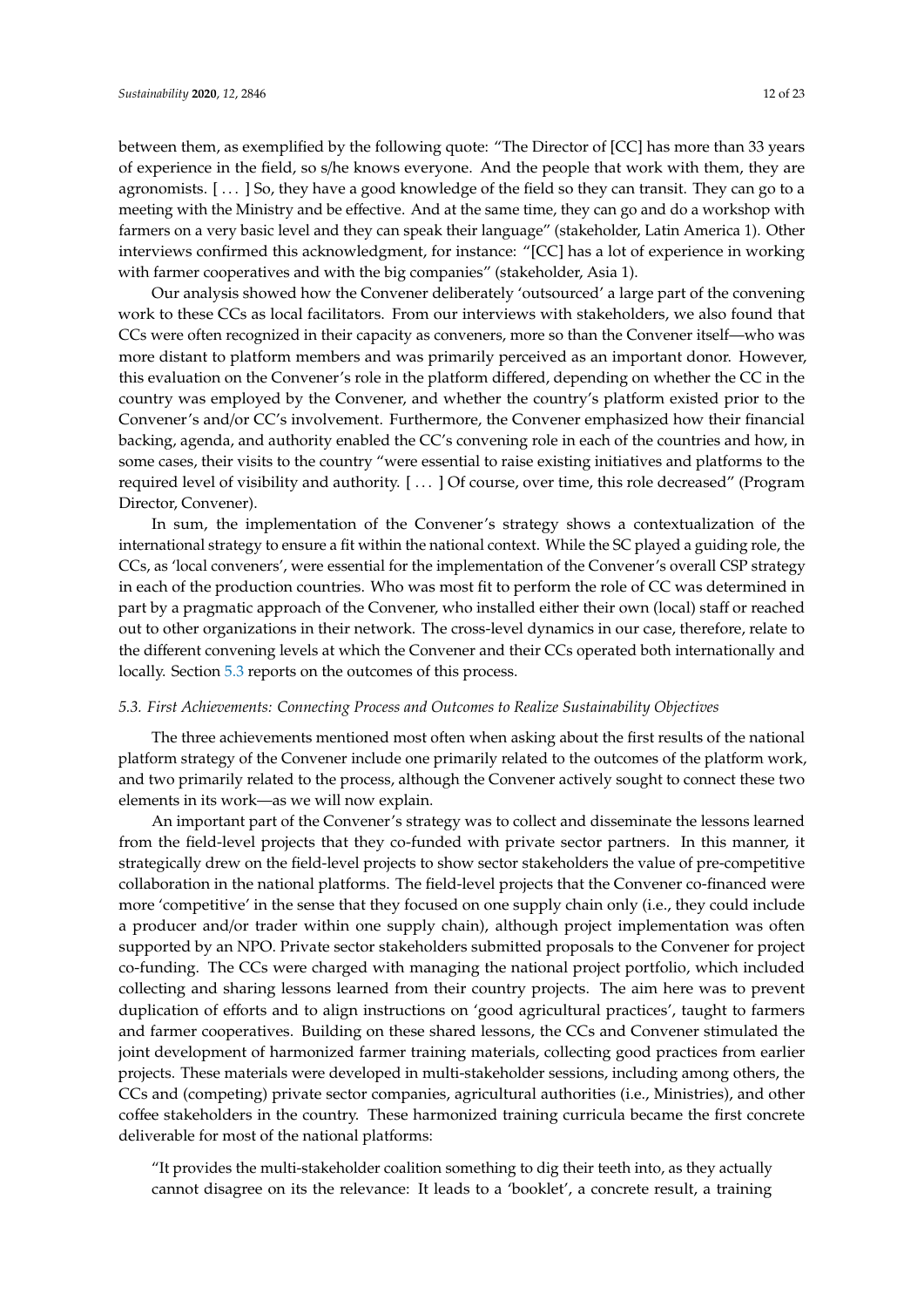Indeed, the development of these curricula is one of the three achievements most often mentioned in our interviews when asking CCs and platform stakeholders about the results and achievements of their platform, as it clearly shows the value of collaborating: "We have involved the best people from nine organizations. No single organization can have a team like this involved in a task or project" (CC, Latin America 2). The result was more than the harmonized approach to farmer training (the 'outcome') itself: Sector stakeholders also came to recognize the relevance of collaborating pre-competitively on certain issues and realizing that they were facing similar challenges, they built mutual trust as they met with peers from other (competing) organizations in person: "The platform has managed to put together actors from industries that have never sat together in the past. We have managed to discuss, to find out we have issues to tackle that . . . we are all facing, and that maybe, if we would together face them, we would be stronger" (Stakeholder, Latin America 2). This result then provided a stepping stone for the Convener and the CCs to discuss—in later stages of the CSP—other, more complex platform-related issues, as had been their intention from the start:

"It [the sustainability curriculum] was very logical because it was a 'harmless' first deliverable of a platform. For us, the platform was an enabler to address all sorts of issues. For example, the use of forbidden pesticides, a public-private subject [ . . . ], or managing water licenses [...]. But a lot of these issues are difficult, political, require adjustments in regulations, so, more long-term issues. But those [platform] structures are going to help you get a grip on these issues, once trust is established. So, we asked ourselves, what is a 'harmless', and relevant theme with which you can build the trust between different stakeholders? The sustainability curriculum!" (Program Director, the Convener)

However, interviews with the Program Director and other stakeholders revealed that the sustainability curriculum was more than just 'harmless': It also deliberately provided a useful, neutral catalyst for the platforms. Thus, the incremental strategy worked. For instance, in one of the Latin American countries, a joint response was formulated by the national platform to an NGO-campaign critiquing the (lack of) sustainability of 'their' coffee sector. Because the structure for a pre-competitive public-private dialogue was already being developed (i.e., the national platform), the sector was able to coordinate a "non-defensive" response and mitigate its reputational risk, while also showing the efforts it had already undertaken to address the issue raised by the NGO. As the country's CC explained:

"They organized a special meeting to discuss the issue and how they would reply to the report of [ . . . ]. I guess the [platform] helped in this process because the entities are already participating, already discussing sustainability [ . . . ] So, when [NGO] comes they're not starting to discuss sustainability or problems on the field, it is already part of the process and it was much easier to have the meeting organized because things are already on the table, you know?" (CC, Latin America 1)

Besides the national curricula—the first tangible 'outcome' of the Convener's CSP strategy—the achievements most often mentioned by interviewees included (1) the coming together of all stakeholders in the country's platform, and (2) the increased coordination in the country's coffee sector thanks to the platform. Both of these 'process'-achievements mirror the objectives that the Convener had envisioned for the platforms, namely to "facilitate better coordination in the sector, improvements in government policy with feedback from the (private) sector, and international credibility for local sustainability initiatives" (Convener's Annual Report, 2014). Thus, the platforms were essentially set up as an instrument to facilitate coordination and policy influencing, while the sustainability agenda was not yet clearly defined for each country. This was reflected in early achievements, which once more highlight the initial focus on establishing a well-functioning CSP, as opposed to focusing on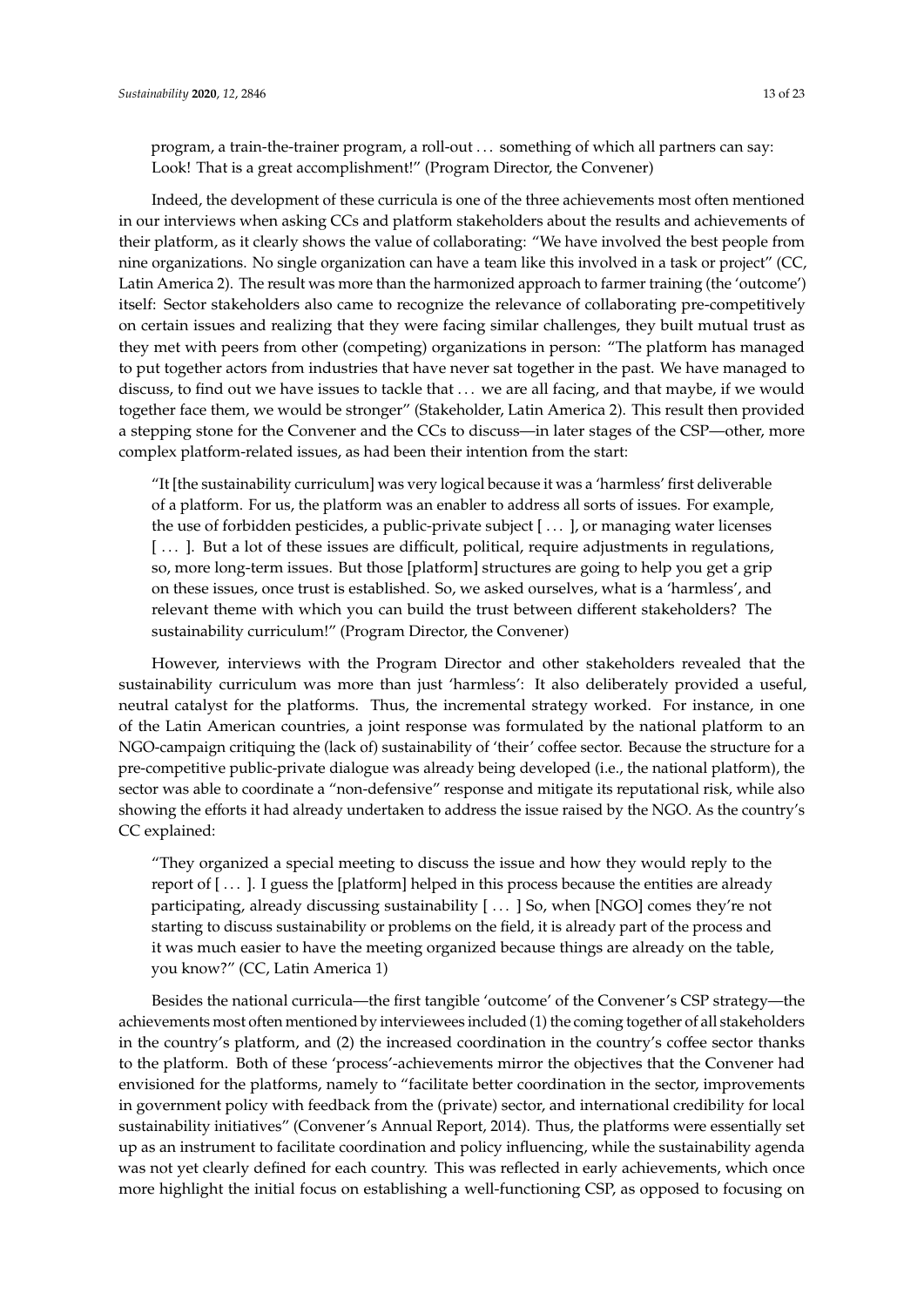results achieved through the CSP from the start: "It is a huge success just to get it started and get it off the ground because there is so much work in getting people together. To come up with bylaws, the initial funding commitment, to secure the initial team. So just the fact that [the platform] has already survived a year is a great achievement" (Stakeholder, Asia 1). The fact that the platform's establishment is considered an achievement in itself shows how stakeholders had faith in this way of working. This was also recognized by the Convener:

"There is a lot of enthusiasm in the sector about this model  $[\dots]$ . At the moment, it is the promise of the effect [ . . . ] and a visible amount of energy around it. And the actual results are still quite difficult to determine. But for sure, several things would not have happened without these platforms". (Program Director, the Convener)

Despite the limited results beyond the various sustainability curricula at the time of our research, several national platforms were institutionalized quite early on in the process. That is, they were formalized as a (mandated) entity in their country of focus and recognized in the country's sector by its coffee stakeholders (including the public and private sector). The early, positive responses to the training curricula strengthened stakeholders' faith in and enthusiasm for the platform and accelerated the multi-stakeholder dialogue, which then led to more formalized agreements on the stakeholders' joint ambitions, objectives, targets, deliverables, and structure. Platform 'rules' were established, including frequency of meetings or the development of sub-committees, and Chairs and Secretariats were appointed. In one of the Asian countries, the platform was quickly established as an independent association, employing staff. This development was in line with the Convener's long-term strategy to be only temporarily involved in the national platforms.

The platforms' initial results show the strong connection between the process of organizing the platforms and the platforms' sustainability outcomes. In the case of the sustainability curricula, the Convener capitalized on their (earlier) work in the field-level projects to show stakeholders the value in collaborating pre-competitively, which supported the establishment of the platforms. During the platform formation, emphasis was initially placed on the process of establishing well-functioning CSPs, more so than on the realization of tangible sustainability outcomes. The platforms, once firmly established and recognized, were expected to become vehicles for change. With these results, we show how a CSP-strategy requires a long lead-time in its development, which supports our proposition that mission-driven convening calls for a different type of convening.

#### <span id="page-14-0"></span>*5.4. Implications for the Notion of 'Mission-Driven Convener'*

Having presented the strategy development, implementation, and initial achievements in detail, we have shown how a mission-driven convener strategically organized cross-sector collaboration. To better understand this process, we now examine the role of the mission-driven convener, by highlighting the cross-level dynamics that emerged from our data during our analysis, that is, the connection between convening at the international level by the Convener, and at the national-level primarily by the CCs. We consider these dynamics from three perspectives: The Convener, the CCs, and other platform stakeholders.

The Convener specifically aimed at connecting the international-level coffee roasting companies and the coffee-producing countries, by creating "international credibility for local sustainability initiatives" (Convener's Annual Report, 2014). It realized, from the start, that it was uniquely positioned to connect the national and the international level in the coffee sector:

"The fact that we can organize pre-competitive structures, that only have the farmer benefit in mind, and where we can organize a dialogue between the international and national private sector and local governments on systemic improvements. This is what everybody, including myself, finds fantastic—it is where we, as an organization, have our sweet spot. This is what we can do." (Representative, the Convener)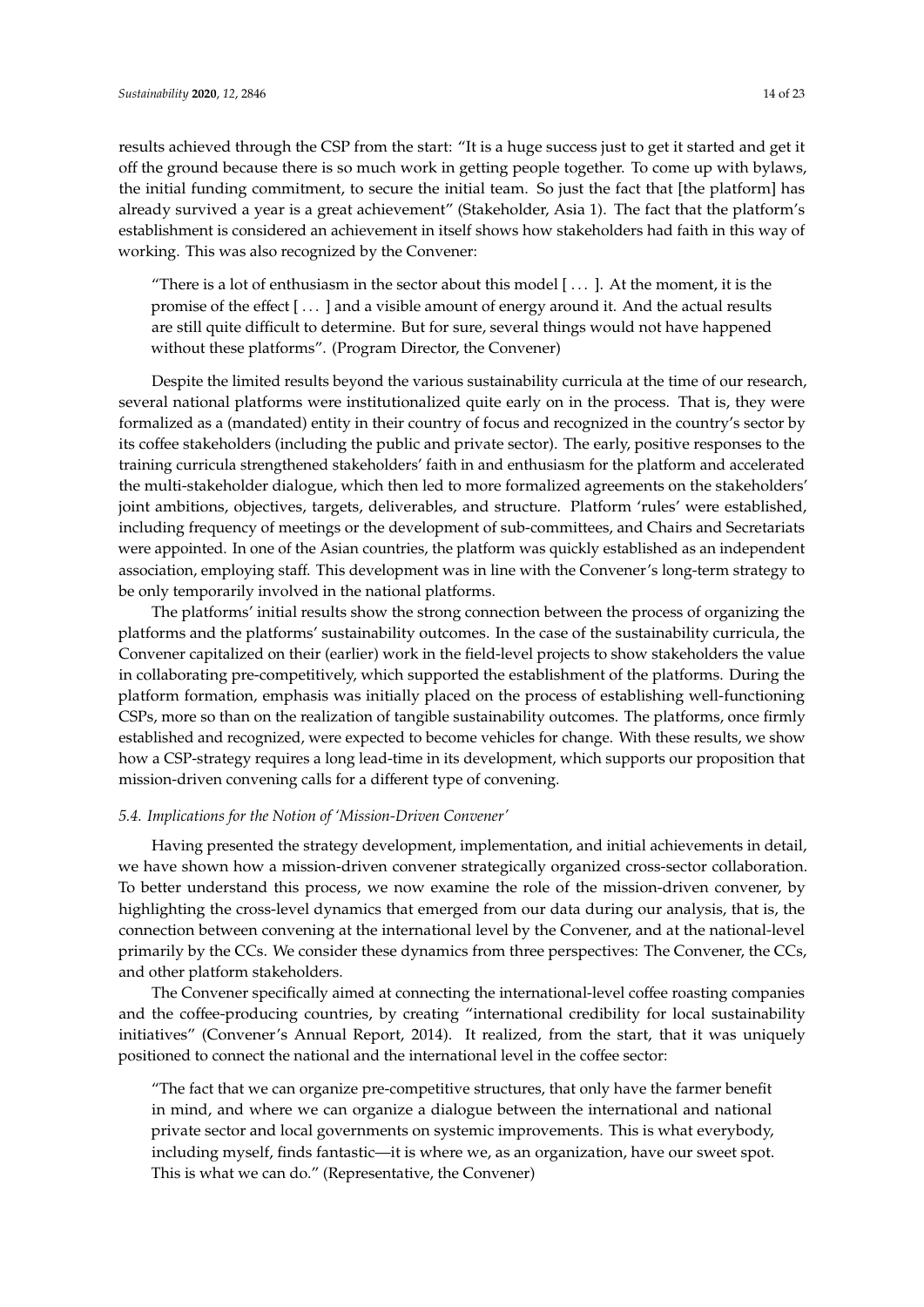Meanwhile, the Convener realized that in most of their focus countries, it was not well-positioned to connect the relevant organizations within these countries. Instead, the CCs, many of whom it had already installed as advisors in the scoping phase of their program, were much better positioned to do so. Moreover, this aligned with the Convener's strategy to develop 'independent' structures:

"It was a kick-start model. We pay for the Secretariat for a few years, and at a certain moment, the members need to take over. It absolutely is [an exit strategy]. And now, with the merger with [another sustainability program], it moves really fast. From the start, it has been the intention that it would be a structure independent from us as an organization". (Program Director, the Convener)

To achieve their mission of addressing systemic issues in the coffee supply chain, the Convener quickly recognized the importance of 'outsourcing' their convening role at the national level to the CCs as local conveners. This cross-level convening dynamic was apparent in all six countries.

The strength of the connection between the two levels—and consequently the strategic influence the Convener could exert at the national level—differed between the countries where the platforms had existed prior to the Convener's coffee program and those where the Convener had initiated the platforms through their CCs. For example, in one Latin American country, the platform was already set-up and led by an international NPO with significant expertise. Their relationship with the Convener was initially centered around the coordination of the field-level projects: "they said: There is already a platform working on sustainability issues, so it makes sense for us not to create a new one [ . . . ]. So, in the beginning, the idea was that we will be the local coordinators for the field-level projects that they have" (CC, Latin America 2). Meanwhile, in the other Latin American country, the CC relied heavily upon the Convener's expertise, asking them for input and feedback on stakeholder meeting agendas and at times even having the Convener physically present: "We set the date for the meetings, we send the invitations, we suggest the agenda but also ask for suggestions and we discuss this with the Convener, so what are the goals? What are the main issues?" (CC—Latin America 1). In the two Asian countries, the Convener had local staff employed, which facilitated close involvement as these employees served as CCs for these countries. The Convener later embraced this practice in more countries (and other programs). In Africa, the relationship was more distant, as the CCs in these countries came from the same Africa-based NPO already involved in the national platforms prior to the Convener's involvement. Overall, however, the Convener instigated the process of developing harmonized training materials in all but one country, and also funded the roll-out of already existing materials in the sixth country, which was considered an important achievement for all platforms and provided important recognition of the Convener's involvement.

Interestingly, platform members generally tended to associate the convening role to the CCs rather than to the Convener itself. In fact, members often ascribed to the CC the skills and roles commonly associated with conveners, such as their familiarity with, or expertise in the (national) coffee sector and relevant networks, their negotiation skills, facilitation and trust-building, their ability to 'bridge between', or speak the languages of both private and public sectors, and their neutral or unbiased position between different stakeholders' interests. Meanwhile, the Convener was in some countries and by some stakeholders merely perceived as a donor to the platform, or more specifically to the field-level projects: "I do not know very much about [the Convener]. I know they are working with some cooperation in specific projects" (stakeholder, Latin America 2). In some cases, specifically, when platforms existed prior to their involvement, this perception was correct. However, this perception also related to the Convener's efforts and its influence on the platforms largely taking place behind the scenes and on a bilateral basis. Nonetheless, the Convener maintained frequent contact with the CCs, organizing calls on a weekly basis to discuss ongoing business. Indeed, to the CCs, it was clear that the Convener did more than just fund the platforms. This was particularly the case in the two countries were the Convener engaged its local staff as CCs: "The Convener, through my own active role in the platform, provides support and direction." (CC, Asia 1). However, in other countries, a more active, strategic Convener role was also recognized by the CCs: "The more strategically-focused support has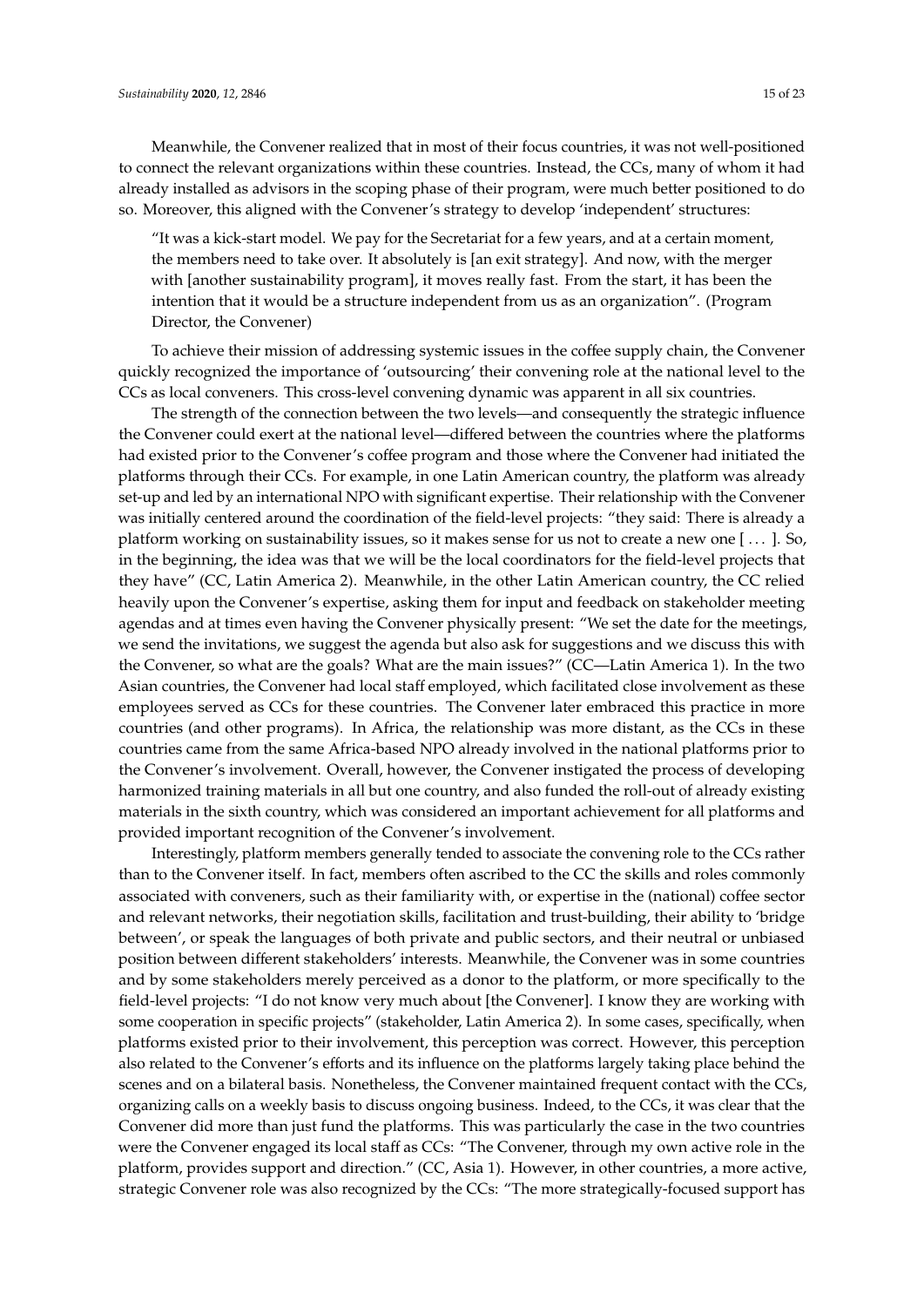really come into play this year. We have an objective now in our strategic plan with [the Convener], to provide that technical support to the platform" (CC, Africa 2).

In sum, the convening role of the Convener was most apparent at the international level, while at a local level, it was mostly outsourced to the CCs. For platform stakeholders in most countries, the Convener's level of influence remained largely 'unseen' and they were often merely perceived as a donor to the platform. Nonetheless, in most countries, the Convener had a close connection with the CCs and wielded significant influence in the development of the platforms' strategies. Fundamentally, the Convener's authority vis-à-vis the CCs came primarily from two sources: The mandate of the international coffee roasters who backed the program financially and through their involvement in the SC, and the financial contributions the Convener itself made to the program. Thus, depending on the strength of its connection with the CC in each country, the Convener's influence ranged from advising or guiding, to leading local platform-related efforts. This led to a similar strategy in each country in terms of developing a platform and working on national sustainability curricula, but also to very different implementation processes, appropriate to the contextual variety.

#### <span id="page-16-0"></span>**6. Discussion**

With this explorative research, we aimed to answer the question: How do mission-driven conveners strategically organize cross-sector collaboration? In this section, we further interpret three main themes that emerged from our findings, namely the productive combination of field-level and CSP strategies, the pragmatic approach to cross-level dynamics, and the strategic combination of process and outcomes to realize first achievements. We position these themes in the context of existing literature on CSPs and conveners, and present the implications for the focal concept of the mission-driven convener. In doing so, we advance our understanding of what convening entails when undertaken by mission-driven organizations, who seek to realize their sustainable development objectives and contribute to the SDGs through the initiation and implementation of CSPs as strategic vehicles for change.

First, our findings show how the mission-driven convener studied here productively combined two elements in its strategy: The co-financing of more *competitive* field-level projects and the establishment of *pre-competitive* CSPs in production countries. Our case showed how field-level projects facilitated the development of cross-sector collaboration platforms, leveraged by the mission-driven convener, to demonstrate to partners the value of collaborating pre-competitively. Moreover, the Convener presented its convening work as a holistic program to the international coffee roasters: Its contribution to more *competitive* field-level projects was linked to the (cash and in-kind) investment of coffee roasters in the *pre-competitive* cross-sector collaboration platforms. To this end, the co-funding ratios stressed the importance of the systemic versus the individual company-level sustainability initiatives. The emphasis placed on "systemic change" in our case study also is in line with the SDGs' overarching focus on systems change and transformation. Hence, our findings show the relevance of a CSP strategy to realize such transformation and underline the importance of partnerships (SDG 17) in achieving the SDG objectives.

We build on prior critiques of the (limited) impact of voluntary sustainability standards (VSS) on field-level, supply chain sustainability [\[34](#page-22-2)[–40\]](#page-22-5), and the high expectations of collaboration through cross-sector partnerships as being a relevant means to address sustainability issues [\[18](#page-21-11)[–20,](#page-21-12)[40\]](#page-22-5), detailed in our theory section above. Our findings do not so much represent a shift from certification to CSPs but introduce an alternative strategy toward interconnecting and combining field-level and CSP-level efforts. Indeed, the cross-sector collaboration platforms we studied were not set-up to address potential shortcomings of the certification approach to sustainability aims. Rather, the mission-driven convener aimed to address sustainability challenges at field-level and enable farmers to implement the 'good agricultural practices' they required before they could engage in certification schemes: Farmers could opt for certification if they deemed it an attractive commercial option. Once the platforms were more firmly established, the mission-driven convener encouraged these to address more complex issues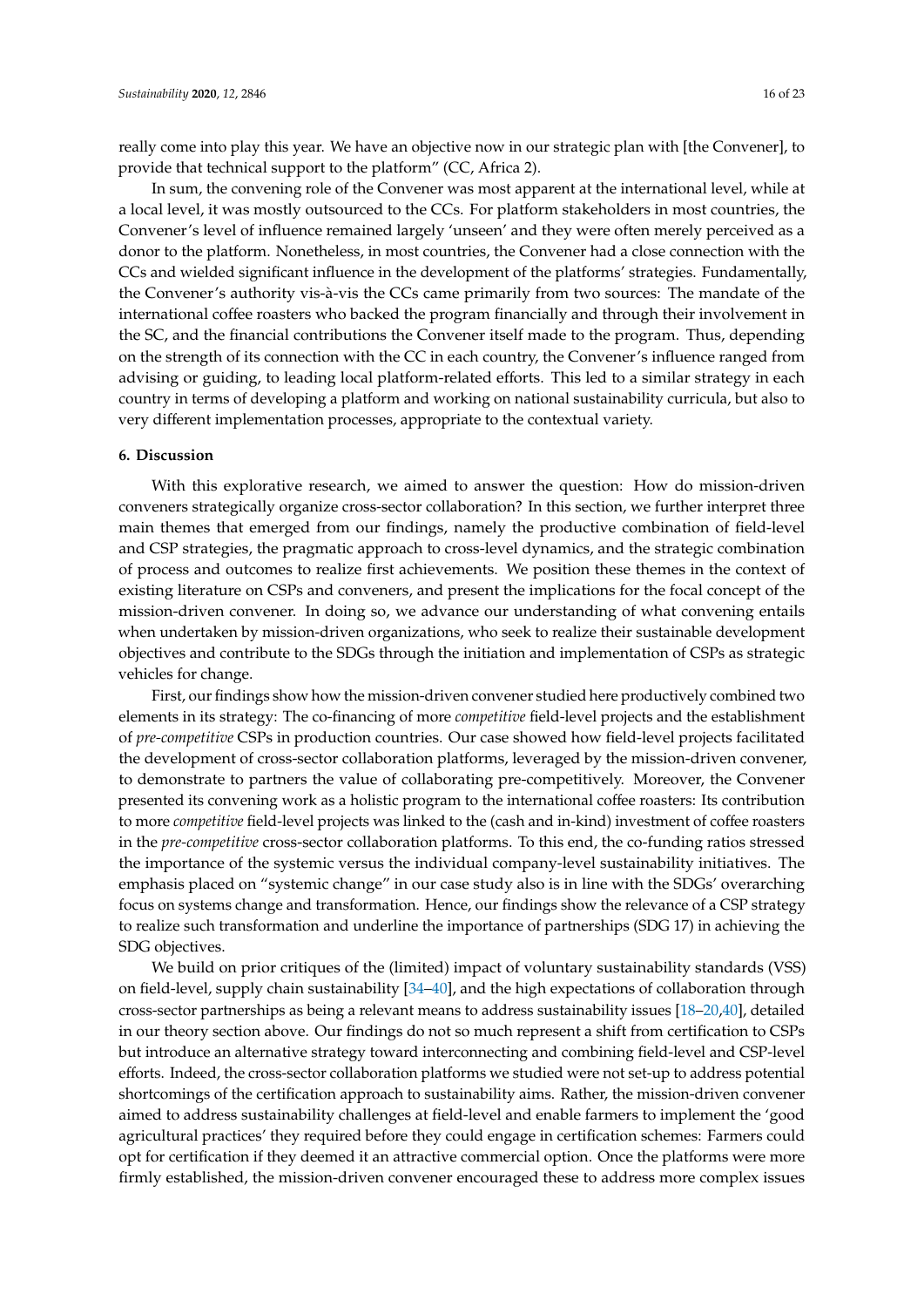besides good agricultural practices (and/or certification). Thus, where critical researchers urge us to look at solutions beyond certification to solve more complex sustainability challenges in global supply chains [\[56](#page-23-2)[,57\]](#page-23-3), and CSP researchers position CSPs as relevant instruments to address more complex sustainability challenges [\[18](#page-21-11)[–20\]](#page-21-12), we find that certification-driven efforts and CSP-driven efforts at field level can also move in tandem and that CSP-driven efforts can have value before, besides, and beyond certification.

Second, our findings show how a mission-driven convener dealt with the cross-level dynamics in their strategic ambitions for the sector in a pragmatic way: They outsourced a significant part of the local convening to CCs, who were better positioned for this role given their stakeholder networks and local knowledge. The Convener's pragmatic approach was also reflected in its selection of the CCs: They engaged their own local staff when possible and connected to existing initiatives and well-positioned others when necessary. This approach also proved fruitful in the Convener's efforts to meet the needs and requirements of each individual country: They were now able to contextualize the overall strategy to fit the local context. This contextualization strategy is important, as it relates to a common critique of NPO strategies in general, that is homogenization and the neglect of contextual variety in problem domains and regions [\[65](#page-23-11)[,66\]](#page-23-12). This tendency is strengthened where agencies exert top-down pressure on NPOs to develop strategic plans and account for these plans toward their donors [\[66\]](#page-23-12), which calls for measurable, quantifiable, and comparable approaches across contexts and borders. We find that in our case this "loss of sensitization" did not occur thanks to the CCs' involvement, who were able to adapt the overall strategy to local needs, to identify which structures were already in place, which stakeholders were important to include early on and to understand political sensitivities around their work. Hence, the cross-level dynamics between the Convener and its locally convening CCs were an essential element in the successful implementation of the Convener's broader international strategy. Working towards its mission required the Convener to carefully balance local and international requirements, working with an SC at the international level and with CCs at the national level allowed them to do so.

Third, our findings show how the mission-driven convener in our case deliberately connected CSP *process* and CSP *outcomes* in order to strategically advance the platforms' objectives: Based on the experiences and lessons learned in the field-level projects, the first 'task' of the newly established national platforms was to develop a national sustainability curriculum to harmonize farmer training across each country. This first, very tangible outcome of cross-sector dialogue (directly contributing to SDG 12) sparked interest in the model of pre-competitive collaboration, facilitating the work of the Convener and the CCs in the formation, implementation, and institutionalization of national coffee platforms. These early outcomes observed in our case, sometimes achieved prior to the actual formation of the platforms, are at odds with regular life cycle models of CSPs, where the establishment of the CSP and the definition of a common agenda normally precedes the implementation and results [\[16](#page-21-8)[,50\]](#page-22-15). Moreover, CSPs usually are established with a specific objective in mind, as partners come together over an issue of mutual concern [\[4,](#page-20-3)[67\]](#page-23-13). In our case there was a broadly defined objective (i.e., "to facilitate better coordination in the sector, improvements in government policy with feedback from the (private) sector, and international credibility for local sustainability initiatives"), but the concrete objectives per country platform were not yet defined, as the sustainability challenges were expected to differ per country. We found that, besides the harmonized farmer training materials as concrete output, much time and effort of both the CCs and the Convener went into establishing the platform structures to foster public-private dialogue—which was also often mentioned as an important achievement by platform stakeholders. The establishment of the platforms' structure, thus, went in parallel with defining the actual objectives that these platforms were expected to achieve: Indeed, to convince stakeholders to participate, issues had to be clearly defined. By pragmatically connecting process and outcomes in its efforts to kickstart the CSPs, the establishment of a CSP driven by a mission-driven convener appears to be a more 'messy' and flexible process compared to CSP life cycle processes commonly addressed in the literature. The importance of the interconnection between process and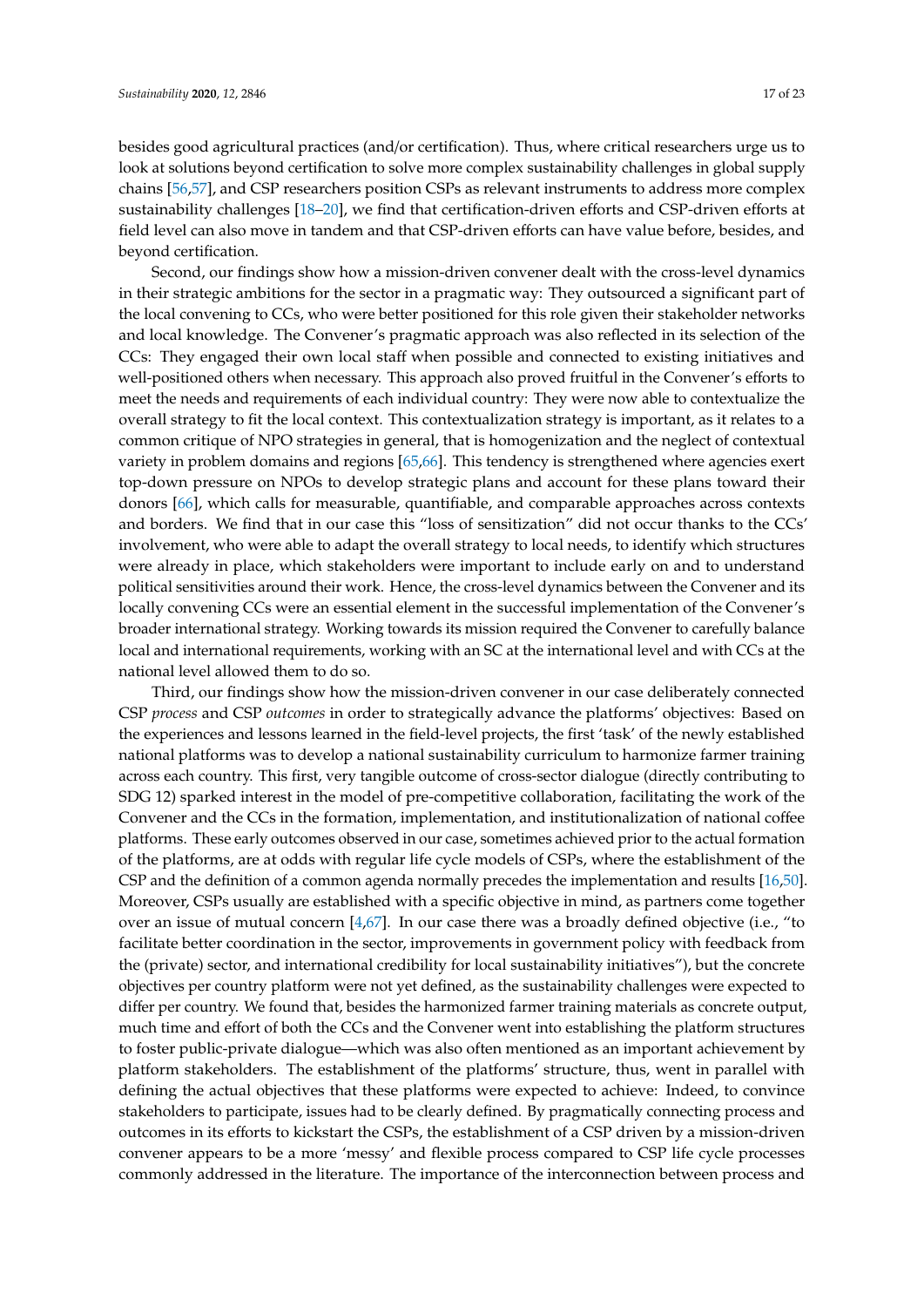outcomes has been acknowledged by communication scholars studying collaboration [\[68](#page-23-14)[–70\]](#page-23-15). We build on these insights and confirm their relevance to CSPs, a specific type of collaboration. In doing so we advance research on the distinction between process and outcomes of CSPs, and show how these two elements interact in the context of sustainable development: An initial emphasis on process can be justified where this supports efforts to promote sustainability—even when this might make it difficult to ultimately measure the actual outcomes of the CSP.

By answering the question of how mission-driven conveners strategically organize CSPs, our research contributes to our understanding of conveners in the domain of CSPs. First, we contribute to CSP literature by developing an alternative approach to conveners. From an actor-perspective, conveners can be considered mission-driven organizations, which are not instrumental to a CSP but instead develop CSPs as instruments to realize their own sustainability objectives: We define these actors as 'mission-driven conveners'. Mission-driven conveners have a stronger, guiding, or leading role in the partnership design and implementation, and therefore they have to ensure that they are considered legitimate actors to take up this role. Second, we have shown how mission-driven conveners develop legitimacy by productively making connections between (a) process and outcomes of CSPs, and (b) international and national-level activities. By alternating between concrete activities leading to early results and the convening process itself, they drive CSP formation and institutionalization. Moreover, they productively shape the cross-level dynamics in their work, by recognizing that they occupy an international strategic position to convene and that at a national level they require others (CCs) to convene on their behalf.

Our research also has implications for practice, first, by emphasizing a need for flexibility and pragmatism for mission-driven conveners to succeed, which extends beyond the application of common techniques and requirements commonly associated with CSP- or convening success (i.e., ensure equal representation, upfront clarity on goals and expectations). For instance, our case study showed how a mission-driven convener initially took an inclusive approach during the scoping phase, inviting all stakeholders that were deemed essential to enable the success of the CSP in each particular country, but then kick-started their CSP efforts with 'coalitions of the willing'. Meanwhile, throughout the process, it kept the door open for additional stakeholders who wanted to participate in the process and contribute (financially) to the program. We also showed how a mission-driven convener created value in collaboration by realizing early results, and how it outsourced their convening work where this stood to benefit the CSP. This pragmatic approach enables a mission-driven convener to realize quick wins and creates 'momentum' in the sector when stakeholders become enthusiastic about the process, thereby laying the groundwork for addressing the more complex sustainability issues in each country. Second, our findings have implications for the sustainable development agenda as set forth in the SDGs, as they (a) illustrate the important role mission-driven conveners can play in establishing and implementing CSPs (SDG 17) to advance other SDGs (notably 1, 2, 3, 5, 6, 12, and 15), and (b) elaborate on the how of realizing the SDG agenda's overarching focus on systems change and transformation through a CSP approach.

Despite our best efforts, our study has certain limitations, particularly concerning the limited data per country. We deliberately focused our research on the level of the mission-driven convener rather than attempting a cross-case comparison of the different country platforms, with the aim to generate a comprehensive understanding of how mission-driven conveners strategically organize CSPs. We did not include direct observations or participation in our chosen methodology, and therefore we were unable to witness the work of the Convener first-hand, for example, during meetings with stakeholders in the national platforms. By including interviews with many different stakeholders (CCs and platform stakeholders from each of the six countries), we sought to arrive at a complete picture of the strategy of the Convener, also adding the experiences and perspectives of others and not only the Convener's own evaluation of its work. Moreover, the ultimate result of the Convener's strategy is not included in our study, as at the time of our research, most platforms were newly established, or the Convener had only recently become involved. This limits our understanding of the long-term outcomes of the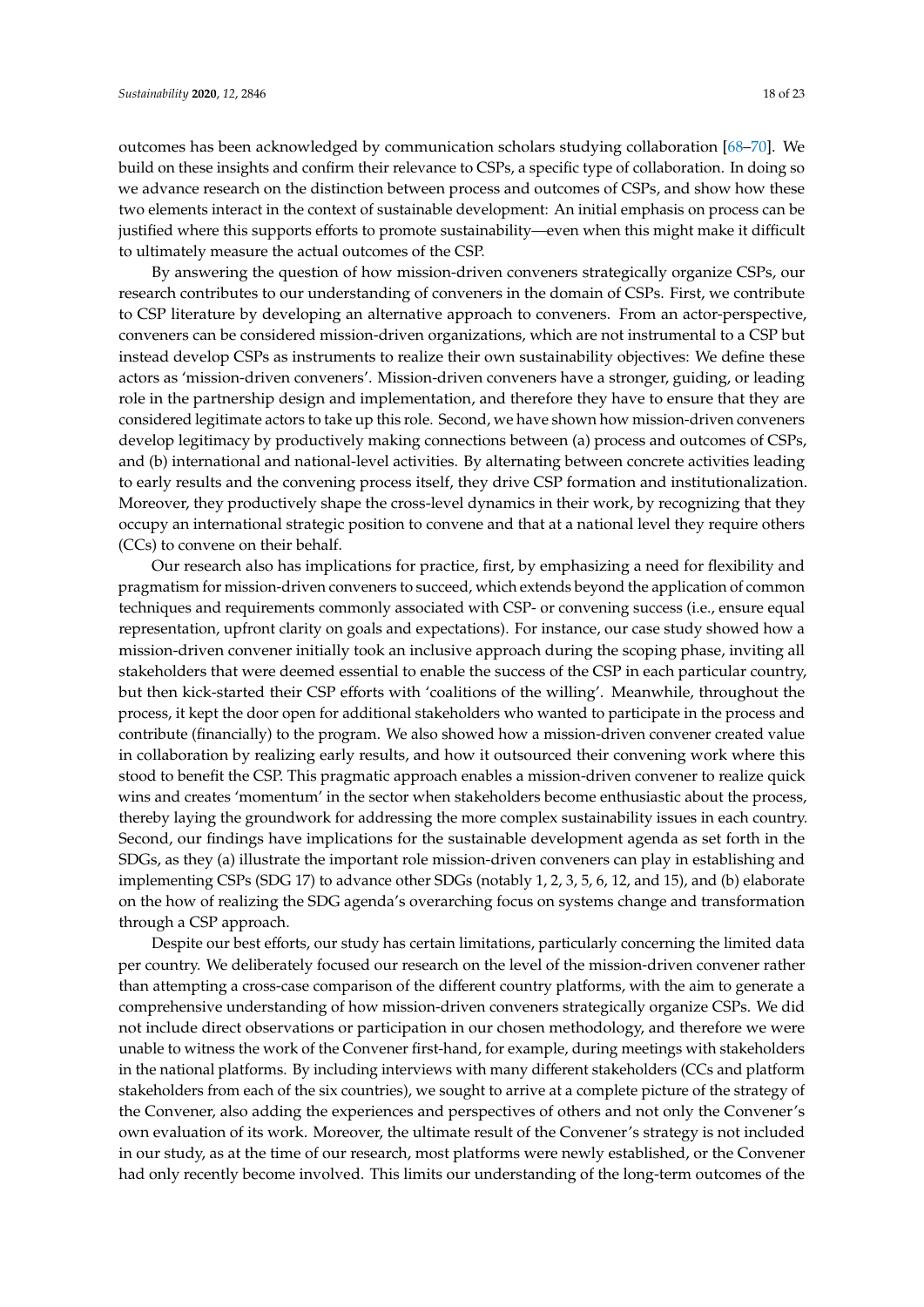Convener's strategy. However, such limitations also point out relevant directions for future research, for example, studying longitudinally the work of mission-driven conveners, examining across different sectors whether similar cases of mission-driven conveners exist in other supply chains, or looking beyond the domain of sustainable trade towards other pressing issues of sustainability.

With this paper, we aimed to establish the concept of "mission-driven conveners", which we consider a relevant phenomenon in the current "partnership society" [\[71\]](#page-23-16) and in view of the emphasis placed on collaboration toward the realization of the SDGs. Our analysis identified some distinct features of mission-driven conveners, such as the strong enabling role they play compared to conventional conveners, as well as their flexible approach to CSP development: Productively connecting field-level and CSP activities, pragmatically dealing with cross-level dynamics and seeking connections between process and outcomes. CSP and sustainability studies would benefit from further analysis as to whether these distinct features of mission-driven convening reappear in different contexts, toward furthering our understanding of how conveners can successfully advance the important mission of realizing the SDGs.

#### <span id="page-19-0"></span>**7. Conclusions**

This paper studies an important enabling feature of SDGs implementation, namely how a mission-driven convener strategically organizes cross-sector partnerships. We have shown how a mission-driven convener productively makes connections between the different elements involved in its work: (a) Combining field-level, certification-driven efforts with CSP formation, (b) making use of cross-level dynamics by taking up part of the convening itself at the international level, while outsourcing this work to better-positioned others at the national level, and (c) combining the process of establishing CSPs with the realization of early outcomes of the CSP. Together, these insights show how mission-driven conveners differ from conventional notions of the concept, in the sense that these actors have a more dominant role in the CSP, legitimized by their pragmatic and flexible approach to CSP formation. The CSPs in this context are strategically organized as a means to realize sustainability outcomes and systemic change in supply chains. Knowing more about different forms of organizing sustainability in supply chains is highly relevant given the importance adhered to collaboration in CSPs for the advancement of the sustainable development and transformative ambitions as set out in the SDGs, and through this study, we contribute to such knowledge.

**Author Contributions:** Conceptualization, I.v.H., F.G.A.d.B. and J.E.F.; formal analysis, I.v.H. and F.G.A.d.B.; investigation, I.v.H.; methodology, I.v.H.; supervision, F.G.A.d.B., P.G. and J.E.F.; visualization, I.v.H.; writing —original draft, I.v.H. and F.G.A.d.B.; writing—review & editing, I.v.H., P.G. and J.E.F. All authors have read and agreed to the published version of the manuscript.

**Funding:** Iteke van Hille's contribution to this article has been funded by the Dutch Research Council (NWO) (Research Talent Grant, grant number 406-14-066).

**Acknowledgments:** We extend our gratitude to the convener that allowed us to study these processes in detail, and to the various respondents involved. Earlier versions of this article were presented at several conferences and workshops, including EGOS (Tallinn, 2018), the Academy of Management Meeting (Boston, MA, 2019) and at the Business & Society Research Seminar (Amsterdam, 2019). We thank the participants for helpful comments.

**Conflicts of Interest:** The authors declare no conflict of interest. The funders had no role in the design of the study; in the collection, analyses, or interpretation of data; in the writing of the manuscript, or in the decision to publish the results.

## <span id="page-19-1"></span>**Appendix A**

Topic list for the interviews with platform's CCs and stakeholders (including potential probes): Introduction

- How long have you been involved with the platform, and how long in this role?
- How would you explain the work you do in the national platform (NP)?

Narrative on how platform started/developed over the past few years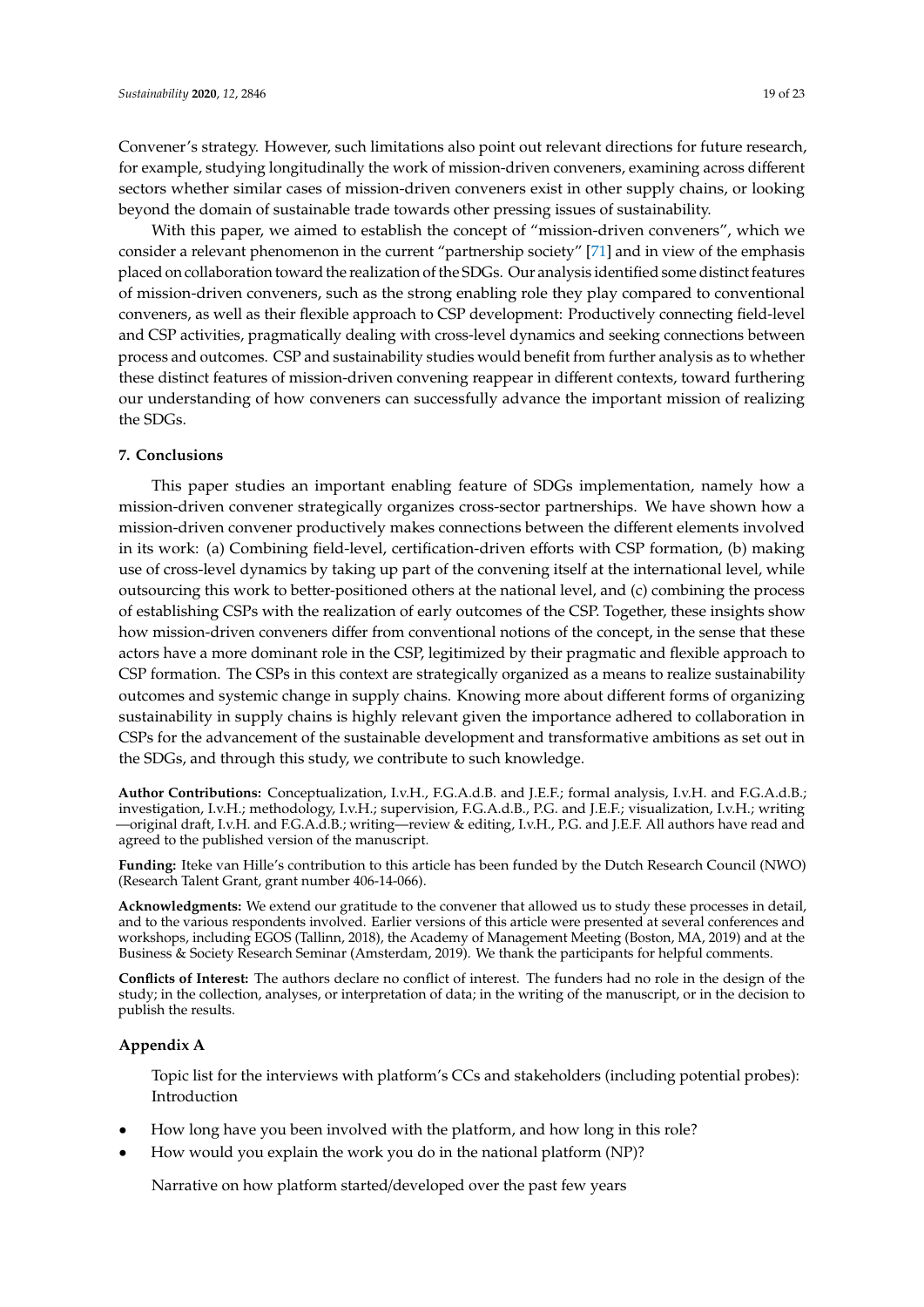- Can you briefly describe the development of the NP?
- Are there any other public-private collaborations existing in your sector/country?

Effectiveness of the platform (follow-up on NP questionnaire)

- Do you think the NP is a useful tool to solve the sustainability issues in the sector  $(+ \text{ why})$ ?
- Do you think the appropriate stakeholders are included? Do stakeholders have specific roles?
- How are the dynamics in the group, is there trust and mutual understanding?
- Are partners committed to the goals/objectives, and is the NP on track in reaching its goals?
- Are there sufficient financial resources to achieve the goals?
- Overall, do you think the NP is effective, what would you improve?

# Key achievements

- How do you define success in terms of the NP?
- Can you share with me the most important achievements/successes of the NP?
- What do you still hope to achieve in the coming years?

# Key challenges faced

- What are the most important challenges faced by the platform?
- Can you give an example of how you faced (one of) these challenges?
- What are the biggest platform challenges for you in your role?

# Learning points

- What is the most important thing you learned in your role?
- What advice would you share with anyone trying to organize a country platform?
- What do you think are the skills that are needed to fulfill a coordinating role in the NP?

# Local ownership

- Why is there a platform needed, according to you?
- Do you feel there is sufficient local commitment/ownership of the NP?
- Do you think the platform would continue if international funders (for example, the Convener and/or CC) would (partly) pull out? Please explain.
- Who has the most influence on the agenda/work of the NP?

Role/support of the Convener

- What is the role of the Convener in the NP?
- According to you, what role should the Convener play?
- What is the Convener's level of involvement?
- Would the process continue without the Convener (+ their funding)?

# **References**

- <span id="page-20-0"></span>1. Ferraro, F.; Etzion, D.; Gehman, J. Tackling grand challenges pragmatically: Robust action revisited. *Organ. Stud.* **2015**, *36*, 363–390. [\[CrossRef\]](http://dx.doi.org/10.1177/0170840614563742)
- <span id="page-20-1"></span>2. George, G.; Howard-Grenville, J.; Tihanyi, L. Understanding and tackling societal grand challenges through management research. *Acad. Manag. J.* **2016**, *59*, 1880–1895. [\[CrossRef\]](http://dx.doi.org/10.5465/amj.2016.4007)
- <span id="page-20-2"></span>3. Koschmann, M.A.; Kuhn, T.R.; Pfarrer, M.D. A communicative framework of value in cross-sector partnerships. *Acad. Manag. Rev.* **2012**, *37*, 332–354. [\[CrossRef\]](http://dx.doi.org/10.5465/amr.2010.0314)
- <span id="page-20-3"></span>4. Selsky, J.W.; Parker, B. Cross-sector partnerships to address social issues: Challenges to theory and practice. *J. Manag.* **2005**, *31*, 849–873. [\[CrossRef\]](http://dx.doi.org/10.1177/0149206305279601)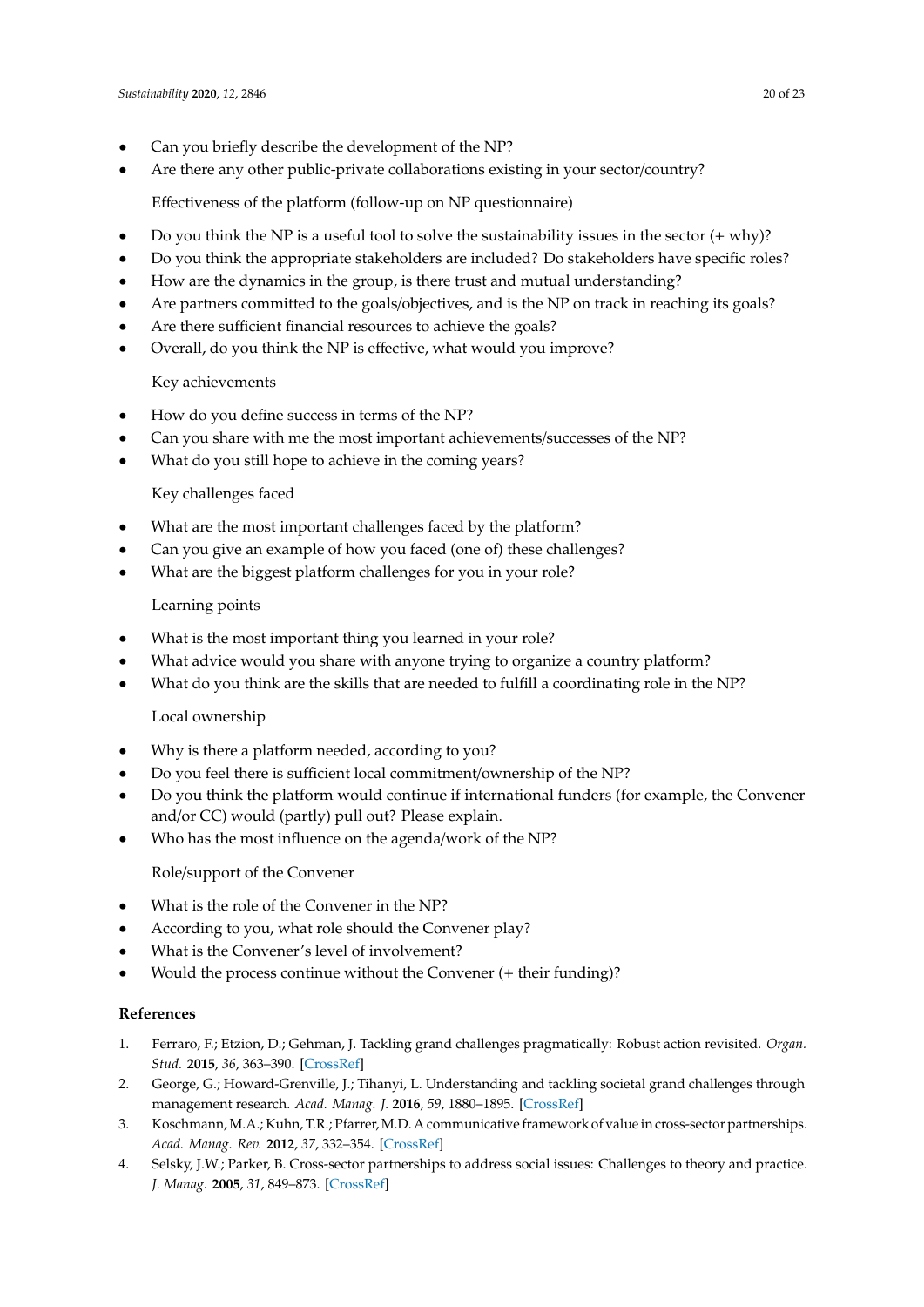- <span id="page-21-0"></span>5. Bryson, J.M.; Crosby, B.C.; Stone, M.M. The design and implementation of cross-sector collaboration: Propositions from the literature. *Public Adm. Rev.* **2006**, *66*, 44–55. [\[CrossRef\]](http://dx.doi.org/10.1111/j.1540-6210.2006.00665.x)
- <span id="page-21-1"></span>6. Austin, J.E.; Seitanidi, M.M. Collaborative value creation: A review of partnering between nonprofits and businesses: Part 1. Value creation spectrum and collaboration stages. *Nonprofit Volunt. Sect. Q.* **2012**, *41*, 726–758. [\[CrossRef\]](http://dx.doi.org/10.1177/0899764012450777)
- 7. Berger, I.E.; Cunningham, P.H.; Drumwright, M.E. Social alliances: Company/nonprofit collaboration. *Calif. Manag. Rev.* **2004**, *47*, 58–91. [\[CrossRef\]](http://dx.doi.org/10.2307/41166287)
- <span id="page-21-2"></span>8. Sharma, A.; Kearins, K. Interorganizational collaboration for regional sustainability: What happens when organizational representatives come together? *J. Appl. Behav. Sci.* **2011**, *47*, 168–203. [\[CrossRef\]](http://dx.doi.org/10.1177/0021886310381782)
- <span id="page-21-3"></span>9. Dorado, S. Institutional entrepreneurship, partaking, and convening. *Organ. Stud.* **2005**, *26*, 385–414. [\[CrossRef\]](http://dx.doi.org/10.1177/0170840605050873)
- <span id="page-21-4"></span>10. Gray, B. *Collaborating: Finding Common Ground for Multiparty Problems*; Jossey-Bass: San Francisco, LA, USA, 1989.
- <span id="page-21-5"></span>11. Hundal, S. The role partnership brokers play in creating effective social partnerships. In *Social Partnerships and Responsible Business: A Research Handbook*; Seitanidi, M.M., Crane, A., Eds.; Routledge: New York, NY, USA, 2014; pp. 360–368.
- 12. Lee, L. Understanding the role of the broker in business non-profit collaboration. *Soc. Responsib. J.* **2015**, *11*, 201–220. [\[CrossRef\]](http://dx.doi.org/10.1108/SRJ-05-2013-0050)
- <span id="page-21-10"></span>13. Stadtler, L.; Probst, G. How broker organizations can facilitate public–private partnerships for development. *Eur. Manag. J.* **2012**, *30*, 32–46. [\[CrossRef\]](http://dx.doi.org/10.1016/j.emj.2011.10.002)
- <span id="page-21-6"></span>14. Stott, L. *Shaping Sustainable Change: The Role of Partnership Brokering in Optimising Collaborative Action*; Routledge: Abingdon, UK, 2019.
- <span id="page-21-7"></span>15. Manning, S.; Roessler, D. The formation of cross-sector development partnerships: How bridging agents shape project agendas and longer-term alliances. *J. Bus. Ethics* **2014**, *123*, 527–547. [\[CrossRef\]](http://dx.doi.org/10.1007/s10551-013-1853-5)
- <span id="page-21-8"></span>16. Gray, B.; Purdy, J. *Collaborating for Our Future: Multistakeholder Partnerships for Solving Complex Problems*; Oxford University Press: Oxford, UK, 2018.
- <span id="page-21-9"></span>17. Horan, D. A new approach to partnerships for SDG transformations. *Sustainability* **2019**, *30*, 4947. [\[CrossRef\]](http://dx.doi.org/10.3390/su11184947)
- <span id="page-21-11"></span>18. Bitzer, V.; Francken, M.; Glasbergen, P. Intersectoral partnerships for a sustainable coffee chain: Really addressing sustainability or just picking (coffee) cherries? *Glob. Environ. Chang.* **2008**, *18*, 271–284. [\[CrossRef\]](http://dx.doi.org/10.1016/j.gloenvcha.2008.01.002)
- 19. Chen, L.; Zhao, X.; Tang, O.; Price, L.; Zhang, S.; Zhu, W. Supply chain collaboration for sustainability: A literature review and future research agenda. *Int. J. Prod. Econ.* **2017**, *194*, 73–87. [\[CrossRef\]](http://dx.doi.org/10.1016/j.ijpe.2017.04.005)
- <span id="page-21-12"></span>20. León-Bravo, V.; Caniato, F.; Caridi, M.; Johnsen, T. Collaboration for sustainability in the food supply chain: A multi-stage study in Italy. *Sustainability* **2017**, *9*, 1253.
- <span id="page-21-13"></span>21. Stadtler, L. Tightrope walking: Navigating competition in multi-company cross-sector social partnerships. *J. Bus. Ethics* **2017**, *148*, 329–345. [\[CrossRef\]](http://dx.doi.org/10.1007/s10551-017-3579-2)
- <span id="page-21-14"></span>22. Stadtler, L.; van Wassenhove, L.N. Coopetition as a paradox: Integrative approaches in a multi-company, cross-sector partnership. *Organ. Stud.* **2016**, *37*, 655–685. [\[CrossRef\]](http://dx.doi.org/10.1177/0170840615622066)
- <span id="page-21-15"></span>23. Laari, S.; Töyli, J.; Ojala, L. Supply chain perspective on competitive strategies and green supply chain management strategies. *J. Clean. Prod.* **2017**, *141*, 1303–1315. [\[CrossRef\]](http://dx.doi.org/10.1016/j.jclepro.2016.09.114)
- <span id="page-21-16"></span>24. Wood, D.J.; Gray, B. Toward a comprehensive theory of collaboration. *J. Appl. Behav. Sci.* **1991**, *27*, 139–162. [\[CrossRef\]](http://dx.doi.org/10.1177/0021886391272001)
- <span id="page-21-20"></span>25. Gray, B. Conditions facilitating interorganizational collaboration. *Hum. Relat.* **1985**, *38*, 911–936. [\[CrossRef\]](http://dx.doi.org/10.1177/001872678503801001)
- 26. Dorado, S.; Vaz, P. Conveners as champions of collaboration in the public sector: A case from South Africa. *Public Adm. Dev.* **2003**, *23*, 141–150. [\[CrossRef\]](http://dx.doi.org/10.1002/pad.270)
- <span id="page-21-17"></span>27. Kalegaonkar, A.; Brown, L. *Intersectoral Cooperation: Lessons for Practice*; IDR Reports: Boston, MA, USA, 2000; Volume 16. Available online: http://[pdf.usaid.gov](http://pdf.usaid.gov/pdf_docs/Pnacp367.pdf)/pdf\_docs/Pnacp367.pdf (accessed on 27 January 2020).
- <span id="page-21-18"></span>28. Millard, E. Still brewing: Fostering sustainable coffee production. *World Dev. Perspect.* **2017**, *7–8*, 32–42. [\[CrossRef\]](http://dx.doi.org/10.1016/j.wdp.2017.11.004)
- <span id="page-21-21"></span>29. Grabs, J. Assessing the institutionalization of private sustainability governance in a changing coffee sector. *Regul. Gov.* **2018**, in press. [\[CrossRef\]](http://dx.doi.org/10.1111/rego.12212)
- <span id="page-21-19"></span>30. Grabs, J. The Rise of Buyer-Driven Sustainability Governance: Emerging Trends in the Global Coffee sector. *ZenTra Work. Pap. Transnatl. Stud.* **2017**, *73*. Available online: https://[ssrn.com](https://ssrn.com/abstract=3015166)/abstract=3015166 (accessed on 27 January 2020).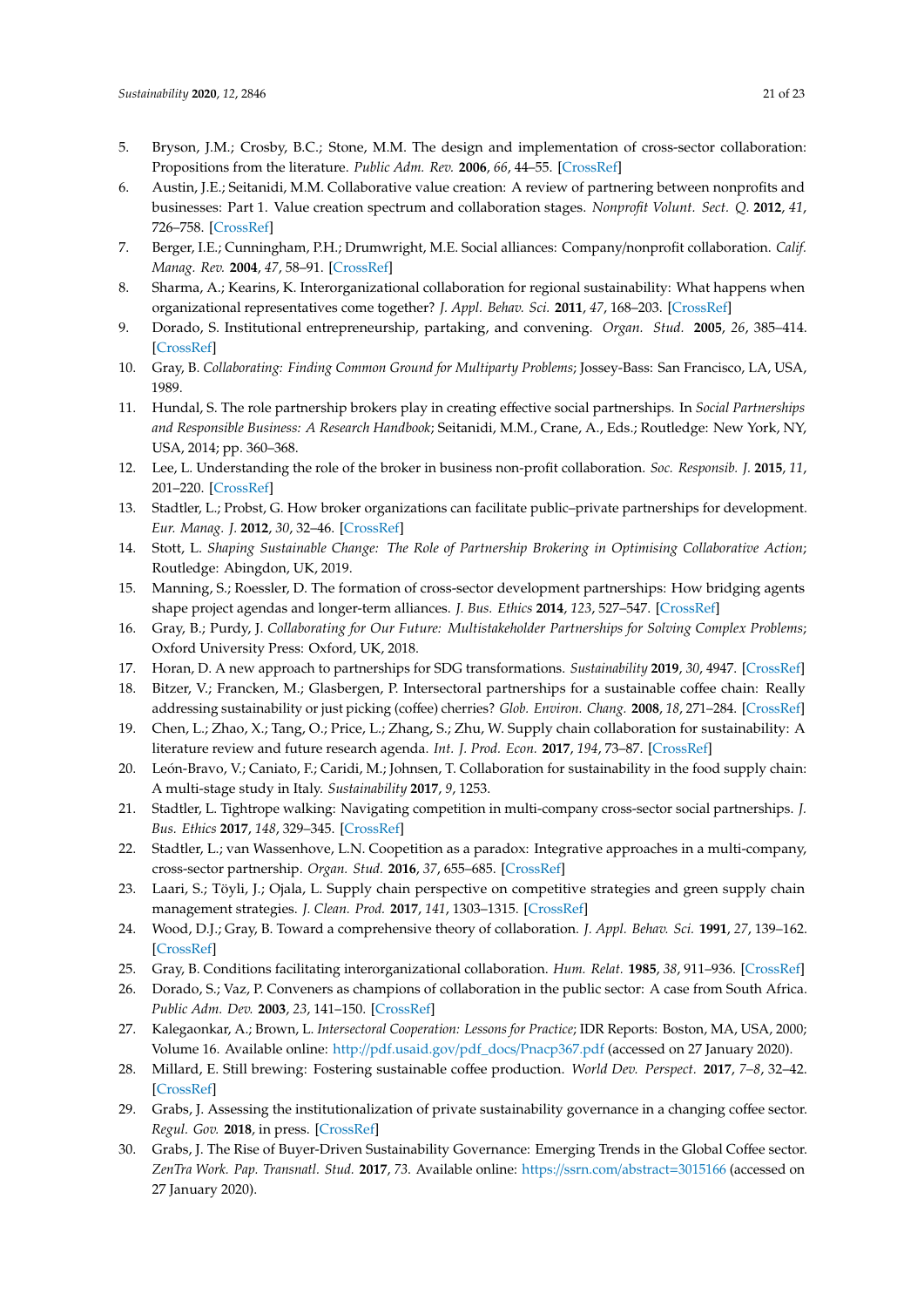- <span id="page-22-0"></span>31. Perego, P.; Kolk, A. Multinationals' accountability on sustainability: The evolution of third-party assurance of sustainability reports. *J. Bus. Ethics* **2012**, *110*, 173–190. [\[CrossRef\]](http://dx.doi.org/10.1007/s10551-012-1420-5)
- 32. Derkx, B.; Glasbergen, P. Elaborating global private meta-governance: An inventory in the realm of voluntary sustainability standards. *Glob. Environ. Chang.* **2014**, *27*, 41–50. [\[CrossRef\]](http://dx.doi.org/10.1016/j.gloenvcha.2014.04.016)
- <span id="page-22-1"></span>33. Grabs, J.; Kilian, B.; Hernández, D.C.; Dietz, T. Understanding coffee certification dynamics: A spatial analysis of voluntary sustainability standard proliferation. *Int. Food Agribus. Manag. Rev.* **2016**, *19*, 31–56.
- <span id="page-22-2"></span>34. Steering Committee of the State-of-Knowledge Assessment of Standards and Certification. Toward Sustainability. In *The Roles and Limitatios of Certification*; Resolve, Inc.: Washington, DC, USA, 2012. Available online: https://[www.rainforest-alliance.org](https://www.rainforest-alliance.org/white-papers/toward-sustainability)/white-papers/toward-sustainability (accessed on 27 January 2020).
- 35. Egels-Zandén, N.; Lindholm, H. Do codes of conduct improve worker rights in supply chains? A study of Fair Wear Foundation. *J. Clean. Prod.* **2015**, *107*, 31–40. [\[CrossRef\]](http://dx.doi.org/10.1016/j.jclepro.2014.08.096)
- <span id="page-22-3"></span>36. Okereke, C.; Stacewicz, I. Stakeholder perceptions of the environmental effectiveness of multi-stakeholder initiatives: Evidence from the palm oil, soy, cotton, and timber programs. *Soc. Nat. Resour.* **2018**, *31*, 1302–1318. [\[CrossRef\]](http://dx.doi.org/10.1080/08941920.2018.1482037)
- <span id="page-22-4"></span>37. Gualandris, J.; Klassen, R.D. Emerging discourse incubator: Delivering transformational change: Aligning supply chains and stakeholders in non-governmental organizations. *J. Supply Chain Manag.* **2018**, *54*, 34–48. [\[CrossRef\]](http://dx.doi.org/10.1111/jscm.12164)
- 38. Montabon, F.; Pagell, M.; Wu, Z. Making sustainability sustainable. *J. Supply Chain Manag.* **2016**, *52*, 11–27. [\[CrossRef\]](http://dx.doi.org/10.1111/jscm.12103)
- 39. Pagell, M.; Shevchenko, A. Why research in sustainable supply chain management should have no future. *J. Supply Chain Manag.* **2014**, *50*, 44–55. [\[CrossRef\]](http://dx.doi.org/10.1111/jscm.12037)
- <span id="page-22-5"></span>40. Quarshie, A.M.; Salmi, A.; Leuschner, R. Sustainability and corporate social responsibility in supply chains: The state of research in supply chain management and business ethics journals. *J. Purch. Supply Manag.* **2016**, *22*, 82–97. [\[CrossRef\]](http://dx.doi.org/10.1016/j.pursup.2015.11.001)
- <span id="page-22-6"></span>41. Auld, G.; Gulbrandsen, L.H.; McDermott, C.L. Certification schemes and the impacts on forests and forestry. *Annu. Rev. Environ. Resour.* **2008**, *33*, 187–211. [\[CrossRef\]](http://dx.doi.org/10.1146/annurev.environ.33.013007.103754)
- <span id="page-22-7"></span>42. Mori Junior, R.; Franks, D.M.; Ali, S.H. Sustainability certification schemes: Evaluating their effectiveness and adaptability. *Corp. Gov.* **2016**, *16*, 579–592. [\[CrossRef\]](http://dx.doi.org/10.1108/CG-03-2016-0066)
- <span id="page-22-8"></span>43. Austin, J.E.; Seitanidi, M.M. Collaborative value creation: A review of partnering between nonprofits and businesses: Part 2. Value creation spectrum and collaboration stages. *Nonprofit Volunt. Sect. Q.* **2012**, *41*, 759–798. [\[CrossRef\]](http://dx.doi.org/10.1177/0899764012450777)
- <span id="page-22-9"></span>44. Moreno-Serna, J.; Sánchez-Chaparro, T.; Mazorra, J.; Arzamendi, A.; Stott, L.; Mataix, C. Transformational collaboration for the SDGs: The Alianza Shire's work to provide energy access in refugee camps and host communities. *Sustainability* **2020**, *12*, 539. [\[CrossRef\]](http://dx.doi.org/10.3390/su12020539)
- <span id="page-22-10"></span>45. van Huijstee, M.; Glasbergen, P. Business-NGO interactions in a multi-stakeholder context. *Bus. Soc. Rev.* **2010**, *115*, 249–284. [\[CrossRef\]](http://dx.doi.org/10.1111/j.1467-8594.2010.00364.x)
- <span id="page-22-11"></span>46. Yan, X.; Lin, H.; Clarke, A. Cross-sector social partnerships for social change: The roles of non-governmental organizations. *Sustainability* **2018**, *10*, 558. [\[CrossRef\]](http://dx.doi.org/10.3390/su10020558)
- <span id="page-22-12"></span>47. Van Hille, I.; de Bakker, F.G.A.; Groenewegen, P.; Ferguson, J.E. Strategizing nature in cross-sector partnerships: Can plantation revitalization enable living wages? *Organ. Environ.* **2019**, in press. [\[CrossRef\]](http://dx.doi.org/10.1177/1086026619886848)
- <span id="page-22-13"></span>48. Tennyson, R. The Brokering Guidebook: Navigating Effective Sustainable Development Partnerships. The Partnering Initiative. 2005. Available online: https://[thepartneringinitiative.org](https://thepartneringinitiative.org/publications/toolbook-series/the-brokering-guidebook/)/publications/toolbook-series/ [the-brokering-guidebook](https://thepartneringinitiative.org/publications/toolbook-series/the-brokering-guidebook/)/ (accessed on 27 January 2020).
- <span id="page-22-14"></span>49. Svendsen, A.C.; Laberge, M. Convening stakeholder networks: A new way of thinking, being and engaging. *J. Corp. Citizsh.* **2005**, *19*, 91–104.
- <span id="page-22-15"></span>50. Clarke, A.; Fuller, M. Collaborative strategic management: Strategy formulation and implementation by multi-organizational cross-sector social partnerships. *J. Bus. Ethics* **2010**, *94*, 85–101. [\[CrossRef\]](http://dx.doi.org/10.1007/s10551-011-0781-5)
- <span id="page-22-16"></span>51. Manning, S.; Boons, F.; von Hagen, O.; Reinecke, J. National contexts matter: The co-evolution of sustainability standards in global value chains. *Ecol. Econ.* **2012**, *83*, 197–209. [\[CrossRef\]](http://dx.doi.org/10.1016/j.ecolecon.2011.08.029)
- <span id="page-22-17"></span>52. Dietz, T.; Grabs, J.; Chong, A.E. Mainstreamed voluntary sustainability standards and their effectiveness: Evidence from the Honduran coffee sector. *Regul. Gov.* **2019**, in press. [\[CrossRef\]](http://dx.doi.org/10.1111/rego.12239)